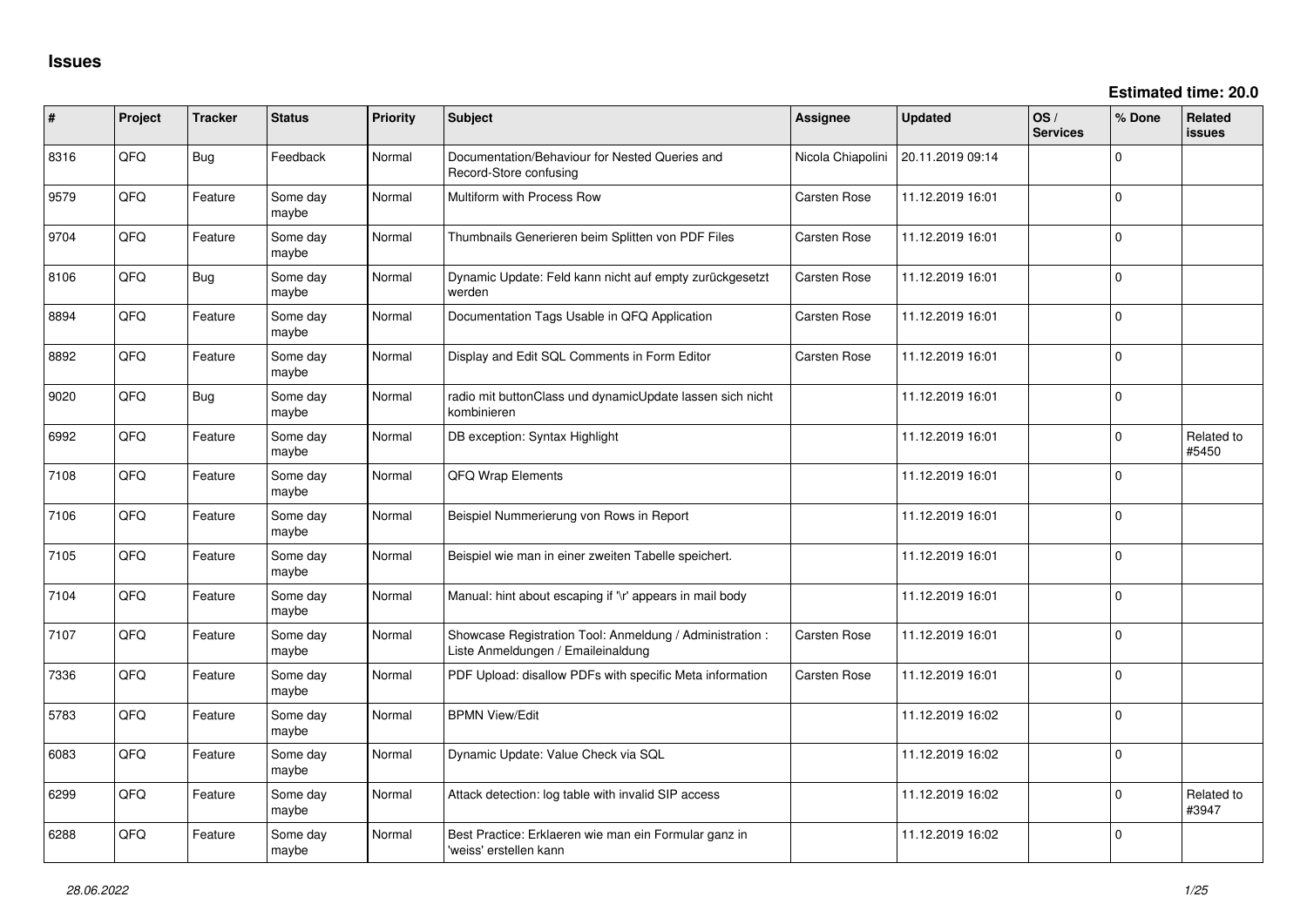| $\pmb{\#}$ | Project | Tracker | <b>Status</b>     | <b>Priority</b> | <b>Subject</b>                                                                                                                | <b>Assignee</b>     | <b>Updated</b>   | OS/<br><b>Services</b> | % Done      | Related<br>issues   |
|------------|---------|---------|-------------------|-----------------|-------------------------------------------------------------------------------------------------------------------------------|---------------------|------------------|------------------------|-------------|---------------------|
| 6515       | QFQ     | Feature | Some day<br>maybe | Normal          | Formular: Felder dynamisch ein/ausblenden                                                                                     |                     | 11.12.2019 16:02 |                        | $\Omega$    |                     |
| 6715       | QFQ     | Feature | Some day<br>maybe | Normal          | Code-Refactoring: dbArray vereinheitlichen                                                                                    | Carsten Rose        | 11.12.2019 16:02 |                        | $\mathbf 0$ |                     |
| 4349       | QFQ     | Feature | Some day<br>maybe | Normal          | link download: downloaded external URL to<br>deliver/concatenate - check mimetipe and handle it correctly                     | <b>Carsten Rose</b> | 11.12.2019 16:02 |                        | $\mathbf 0$ |                     |
| 4442       | QFQ     | Feature | Some day<br>maybe | Normal          | Special Column Name: _link - new symbol G (Glyph) to<br>choose any available symbol                                           |                     | 11.12.2019 16:02 |                        | $\Omega$    |                     |
| 4441       | QFQ     | Bug     | Some day<br>maybe | Normal          | \$_SERVER Vars sollten nur aus dem Store genommen<br>werden - Code entsprechend anpassen.                                     |                     | 11.12.2019 16:02 |                        | $\Omega$    |                     |
| 4440       | QFQ     | Feature | Some day<br>maybe | Normal          | Manual.rst: explain how to. expand PHP Session to 4h                                                                          |                     | 11.12.2019 16:02 |                        | $\mathbf 0$ |                     |
| 4420       | QFQ     | Feature | Some day<br>maybe | Normal          | Client: Local Storage - store the changes of a form, local in<br>the browser.                                                 | Benjamin Baer       | 11.12.2019 16:02 |                        | $\Omega$    |                     |
| 4444       | QFQ     | Feature | Some day<br>maybe | Normal          | FE.type=upload: detect mime type                                                                                              |                     | 11.12.2019 16:02 |                        | $\Omega$    | Related to<br>#4303 |
| 4839       | QFQ     | Feature | Some day<br>maybe | Normal          | gfg-handle in <head> Abschnitt</head>                                                                                         | Carsten Rose        | 11.12.2019 16:02 |                        | $\mathbf 0$ |                     |
| 4974       | QFQ     | Feature | Some day<br>maybe | Normal          | Long polling - inform all listening clients of changes                                                                        |                     | 11.12.2019 16:02 |                        | $\mathbf 0$ |                     |
| 4956       | QFQ     | Feature | Some day<br>maybe | Normal          | Sendmail: Benutzerdefinierte Headers                                                                                          | Carsten Rose        | 11.12.2019 16:02 |                        | $\Omega$    |                     |
| 5160       | QFQ     | Feature | Some day<br>maybe | Normal          | QFQ collaborative / together.js, ShareJS, y-js, collaborative,                                                                |                     | 11.12.2019 16:02 |                        | $\mathbf 0$ |                     |
| 5129       | QFQ     | Feature | Some day<br>maybe | Normal          | Reports: SQL fuer x Achse und y Achse                                                                                         |                     | 11.12.2019 16:02 |                        | $\mathbf 0$ |                     |
| 3291       | QFQ     | Feature | Some day<br>maybe | Normal          | AutoCron websiteToken                                                                                                         | Carsten Rose        | 11.12.2019 16:02 |                        | $\Omega$    | Related to<br>#4250 |
| 3285       | QFQ     | Feature | Some day<br>maybe | Normal          | Zeichenlimit pro Feld: textarea / editor                                                                                      | Carsten Rose        | 11.12.2019 16:02 |                        | $\Omega$    |                     |
| 3273       | QFQ     | Feature | Some day<br>maybe | Low             | Dirty Flag in Form                                                                                                            | Carsten Rose        | 11.12.2019 16:02 |                        | $\Omega$    |                     |
| 3385       | QFQ     | Feature | Some day<br>maybe | Normal          | templateGroup: insert/update/delete non primary records                                                                       | Carsten Rose        | 11.12.2019 16:02 |                        | $\mathbf 0$ |                     |
| 3350       | QFQ     | Feature | Some day<br>maybe | Normal          | FormEditor: Hilfetext hinter 'checktype'                                                                                      | Carsten Rose        | 11.12.2019 16:02 |                        | $\Omega$    |                     |
| 3349       | QFQ     | Bug     | Some day<br>maybe | Normal          | config.qfq.ini: a) vertraegt keine '=' im Value (z.B. Passwort),<br>b) Values sollten in ticks einschliessbar sein (spaces, ) | Carsten Rose        | 11.12.2019 16:02 |                        | $\Omega$    |                     |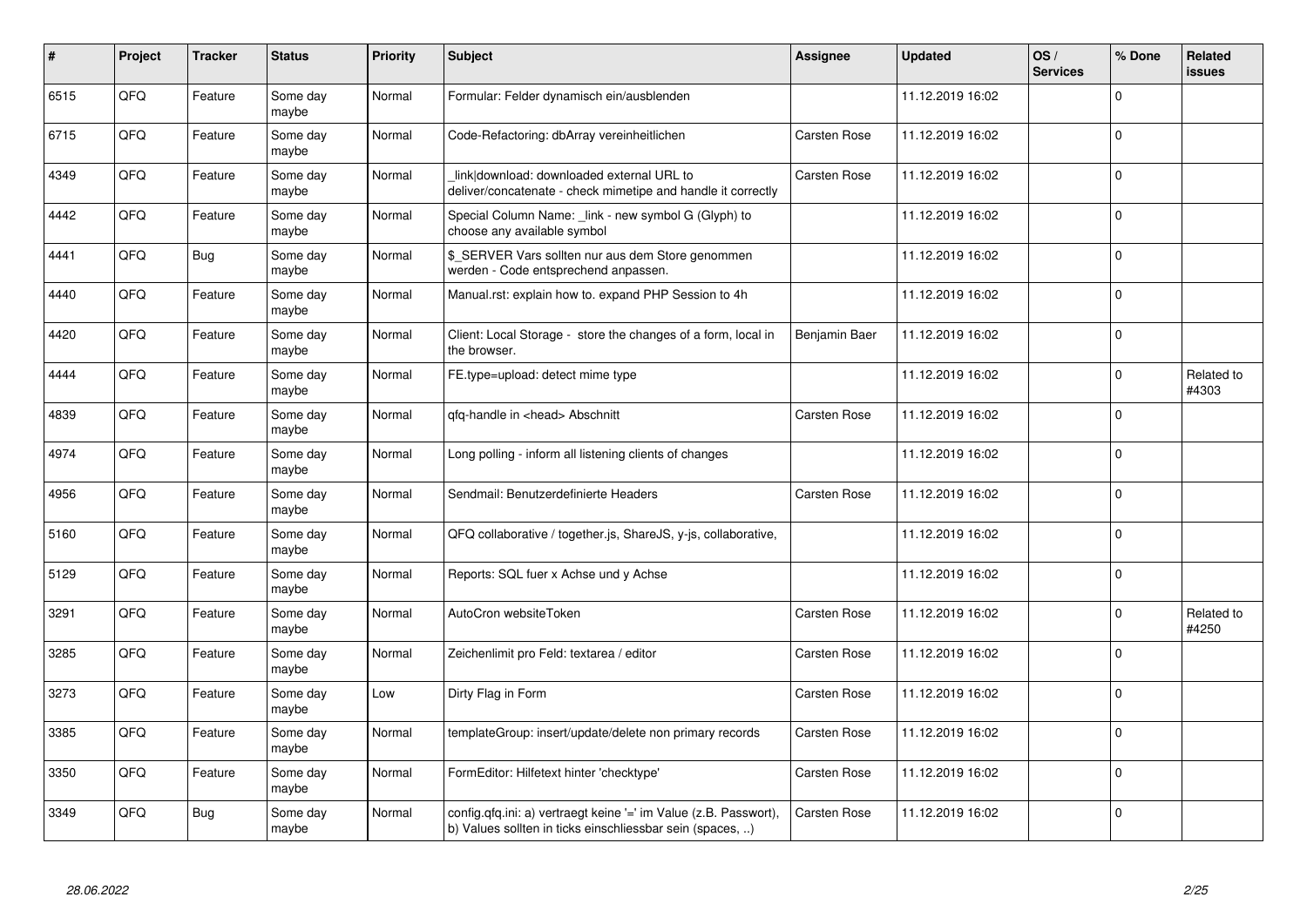| #    | Project | <b>Tracker</b> | <b>Status</b>     | <b>Priority</b> | <b>Subject</b>                                                                                                                               | Assignee            | <b>Updated</b>   | OS/<br><b>Services</b> | % Done         | Related<br><b>issues</b>                    |
|------|---------|----------------|-------------------|-----------------|----------------------------------------------------------------------------------------------------------------------------------------------|---------------------|------------------|------------------------|----------------|---------------------------------------------|
| 3332 | QFQ     | Feature        | Some day<br>maybe | Normal          | Uploads: Thumbnails, Details zum hochgeladenen File                                                                                          | Carsten Rose        | 11.12.2019 16:02 |                        | $\Omega$       | Related to<br>#3264,<br>Related to<br>#5333 |
| 3331 | QFQ     | Feature        | Some day<br>maybe | Normal          | Default Tooltip fuer page? Links: mit Form und Record ID                                                                                     | <b>Carsten Rose</b> | 11.12.2019 16:02 |                        | $\Omega$       |                                             |
| 3495 | QFQ     | Feature        | Some day<br>maybe | Normal          | Predifined Parameter werden nicht in '+' (add new record)<br>SIP gerendert.                                                                  |                     | 11.12.2019 16:02 |                        | $\Omega$       |                                             |
| 3415 | QFQ     | Feature        | Some day<br>maybe | Normal          | FE Login Box Templatefile                                                                                                                    | Benjamin Baer       | 11.12.2019 16:02 |                        | $\Omega$       |                                             |
| 3458 | QFQ     | Feature        | Some day<br>maybe | Normal          | Display 'Edit Form Element'-Checkbox on form: should<br>depend on FE Group                                                                   | Carsten Rose        | 11.12.2019 16:02 |                        | $\mathbf 0$    | Related to<br>#3447                         |
| 3457 | QFQ     | Feature        | Some day<br>maybe | Normal          | LDAP: concat multi values to one single entry                                                                                                | Carsten Rose        | 11.12.2019 16:02 |                        | $\Omega$       |                                             |
| 3402 | QFQ     | Feature        | Some day<br>maybe | Normal          | Syntax Highlighting via CodeMirror                                                                                                           | Carsten Rose        | 11.12.2019 16:02 |                        | 100            | Related to<br>#3207                         |
| 3567 | QFQ     | Feature        | Some day<br>maybe | Low             | 'Save', 'Close', 'New' als FormElement                                                                                                       |                     | 11.12.2019 16:02 |                        | $\Omega$       |                                             |
| 3537 | QFQ     | Feature        | Some day<br>maybe | Low             | SHOW COLUMNS FROM tableName - Extend '{{!'<br>definition                                                                                     | <b>Carsten Rose</b> | 11.12.2019 16:02 |                        | $\Omega$       |                                             |
| 3617 | QFQ     | Feature        | Some day<br>maybe | Normal          | Load javascripts at bottom                                                                                                                   |                     | 11.12.2019 16:02 |                        | $\Omega$       |                                             |
| 3588 | QFQ     | <b>Bug</b>     | Some day<br>maybe | Normal          | templateGroup: versteckte Elemente werden weiterhin<br>gespeichert.                                                                          | <b>Carsten Rose</b> | 11.12.2019 16:02 |                        | $\Omega$       |                                             |
| 3646 | QFQ     | Feature        | Some day<br>maybe | Normal          | Moeglichkeit HTML Tags in Reports auszugeben (zu<br>enkodieren: htmlspecialchars)                                                            |                     | 11.12.2019 16:02 |                        | $\mathbf 0$    | Related to<br>#14320                        |
| 3692 | QFQ     | Feature        | Some day<br>maybe | Normal          | QFQ Webseite                                                                                                                                 | Benjamin Baer       | 11.12.2019 16:02 |                        | $\Omega$       | Related to<br>#5033                         |
| 3708 | QFQ     | Feature        | Some day<br>maybe | Normal          | Form: input - 'specialchars', 'none'  gewisse tags erlauben,<br>andere verbieten                                                             | <b>Carsten Rose</b> | 11.12.2019 16:02 |                        | $\Omega$       | Related to<br>#14320                        |
| 3682 | QFQ     | <b>Bug</b>     | Some day<br>maybe | Normal          | Dynamic update: Radio buttons                                                                                                                | Carsten Rose        | 11.12.2019 16:02 |                        | $\Omega$       |                                             |
| 3677 | QFQ     | Feature        | Some day<br>maybe | Normal          | wkhtmitopdf: FE User access prohibited, if client IP changes<br>\$TYPO3_CONF_VARS[FE][lockIP]                                                | <b>Carsten Rose</b> | 11.12.2019 16:02 |                        | $\overline{0}$ |                                             |
| 3666 | QFQ     | Feature        | Some day<br>maybe | Normal          | a) Performance Messung: mysql_real_escape_string() im<br>Vergleich zu str replace(), b) doppeltes Aufrufen von<br>mysql_real_escape_string() | Carsten Rose        | 11.12.2019 16:02 |                        | $\Omega$       |                                             |
| 3811 | QFQ     | <b>Bug</b>     | Some day<br>maybe | Normal          | Dynamic Update: extraButtonInfo - Text aktualisieren                                                                                         | Carsten Rose        | 11.12.2019 16:03 |                        | $\Omega$       | Related to<br>#11517                        |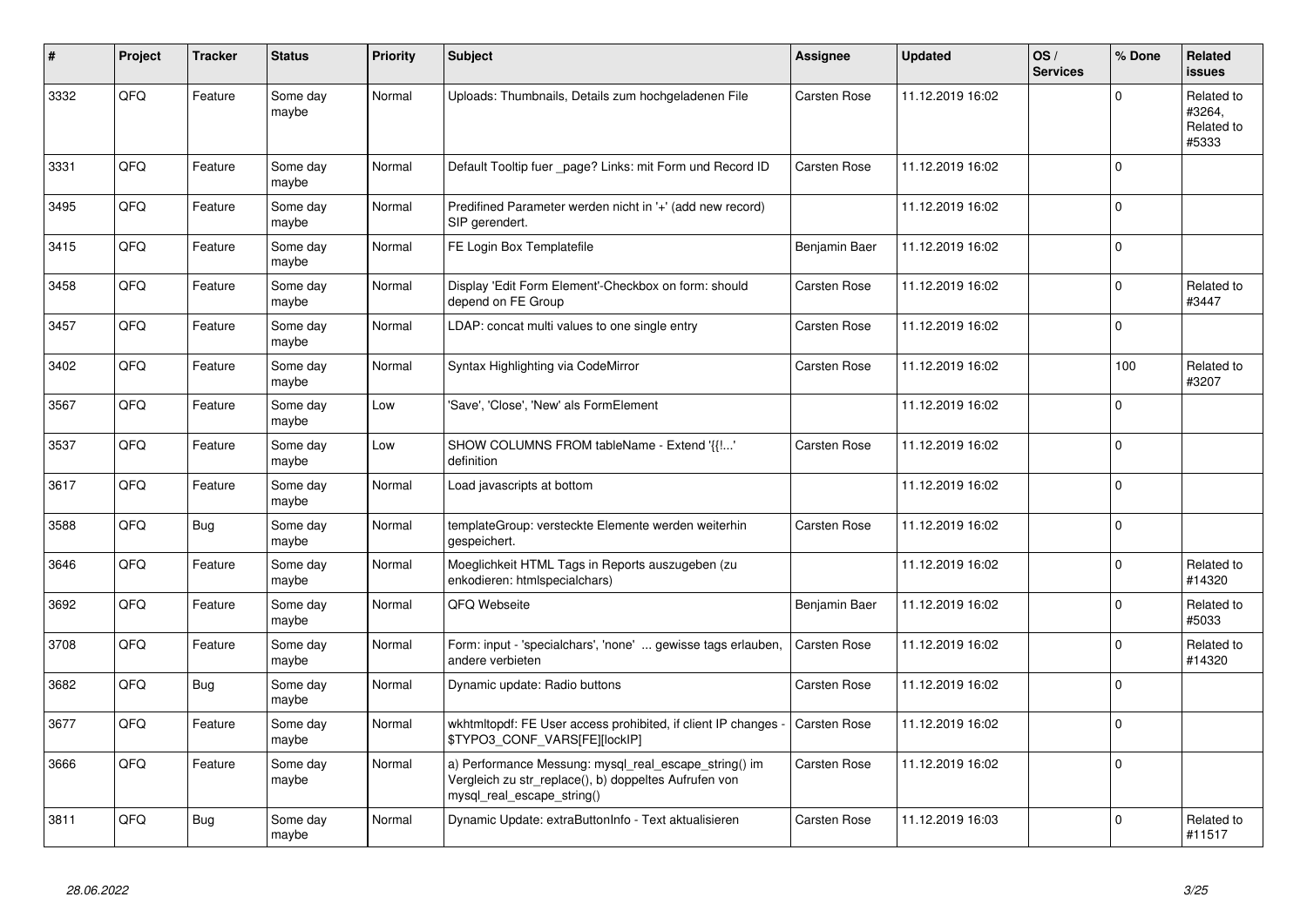| #    | <b>Project</b> | <b>Tracker</b> | <b>Status</b>     | <b>Priority</b> | <b>Subject</b>                                                                                                                                           | Assignee            | <b>Updated</b>   | OS/<br><b>Services</b> | % Done      | Related<br>issues                           |
|------|----------------|----------------|-------------------|-----------------|----------------------------------------------------------------------------------------------------------------------------------------------------------|---------------------|------------------|------------------------|-------------|---------------------------------------------|
| 3750 | QFQ            | <b>Bug</b>     | Some day<br>maybe | Normal          | FE in a row: if one violates check, all are red                                                                                                          | <b>Carsten Rose</b> | 11.12.2019 16:03 |                        | $\Omega$    |                                             |
| 3879 | QFQ            | Feature        | Some day<br>maybe | Normal          | Form 'FormElement': Beim Feld 'name' rechts in der Notiz<br>einen Link einblenden - a) aktuelle Definition anzeigen, b)<br>Spalte in der Tabelle anlegen |                     | 11.12.2019 16:03 |                        | $\Omega$    |                                             |
| 3878 | QFQ            | Feature        | Some day<br>maybe | Normal          | Form 'FormElement': Spalte 'name' typeAhead mit<br>Spaltennamen der Primarytable.                                                                        |                     | 11.12.2019 16:03 |                        | $\mathbf 0$ |                                             |
| 3877 | QFQ            | Feature        | Some day<br>maybe | Normal          | FormEditor: die Felder die aktuell nicht gebraucht werden nur<br>auf readonly/disabled setzen (nicht ausblenden > das irritiert.                         | <b>Carsten Rose</b> | 11.12.2019 16:03 |                        | $\mathbf 0$ |                                             |
| 3941 | QFQ            | Feature        | Some day<br>maybe | Normal          | sglAfter: es sollten mehrere moeglich sein                                                                                                               | Carsten Rose        | 11.12.2019 16:03 |                        | $\Omega$    | Related to<br>#3942                         |
| 3905 | QFQ            | Feature        | Some day<br>maybe | Normal          | Documentation: Best Practice anhand eines Online<br>Bewerbungstools                                                                                      | Carsten Rose        | 11.12.2019 16:03 |                        | $\Omega$    |                                             |
| 3900 | QFQ            | Feature        | Some day<br>maybe | Normal          | Extend documentation of 'Copy / Paste'                                                                                                                   | Carsten Rose        | 11.12.2019 16:03 |                        | $\Omega$    | Related to<br>#3899                         |
| 3895 | QFQ            | <b>Bug</b>     | Some day<br>maybe | Normal          | typeahead pedantic: on lehrkredit Idap webpass - if only one<br>person is in dropdown, such person can't be selected                                     | <b>Carsten Rose</b> | 11.12.2019 16:03 |                        | $\Omega$    |                                             |
| 3882 | QFQ            | <b>Bug</b>     | Some day<br>maybe | Normal          | templateGroup: disable 'add' if limit is reached - funktioniert<br>nicht wenn bereits records existierten                                                | <b>Carsten Rose</b> | 11.12.2019 16:03 |                        | $\mathbf 0$ |                                             |
| 4008 | QFQ            | Bug            | Some day<br>maybe | Normal          | FormElemen.type=sendmail: wrong 'TO' if 'real<br>name <rea@mail.to>' is used</rea@mail.to>                                                               | Carsten Rose        | 11.12.2019 16:03 |                        | $\mathbf 0$ |                                             |
| 3991 | QFQ            | Feature        | Some day<br>maybe | Normal          | report: Columnname ' skipWrap' skips 'fbeg', 'fend'                                                                                                      | Carsten Rose        | 11.12.2019 16:03 |                        | 0           |                                             |
| 3947 | QFQ            | Feature        | Some day<br>maybe | Normal          | Attack detectect: logout current user                                                                                                                    | <b>Carsten Rose</b> | 11.12.2019 16:03 |                        | $\Omega$    | Related to<br>#5458.<br>Related to<br>#6299 |
| 3942 | QFQ            | Feature        | Some day<br>maybe | Normal          | Action Elemente: neu generierte IDs via FE weitergeben                                                                                                   | Carsten Rose        | 11.12.2019 16:03 |                        | $\Omega$    | Related to<br>#3941                         |
| 4027 | QFQ            | Feature        | Some day<br>maybe | Normal          | Missing: orange 'check' / 'bullet'                                                                                                                       |                     | 11.12.2019 16:03 |                        | 0           |                                             |
| 4026 | QFQ            | Feature        | Some day<br>maybe | Normal          | sqlLog.sql: log number of FE.id                                                                                                                          | Carsten Rose        | 11.12.2019 16:03 |                        | $\Omega$    | Related to<br>#5458                         |
| 4018 | QFQ            | Feature        | Some day<br>maybe | Normal          | typeahead: solve problem with potential long query<br>parameter                                                                                          | <b>Carsten Rose</b> | 11.12.2019 16:03 |                        | $\Omega$    |                                             |
| 4138 | QFQ            | Bug            | Some day<br>maybe | Normal          | style fehlt                                                                                                                                              |                     | 11.12.2019 16:03 |                        | $\mathbf 0$ |                                             |
| 4122 | QFQ            | <b>Bug</b>     | Some day<br>maybe | Normal          | file: Render Mode hat keinen Effekt                                                                                                                      |                     | 11.12.2019 16:03 |                        | $\Omega$    |                                             |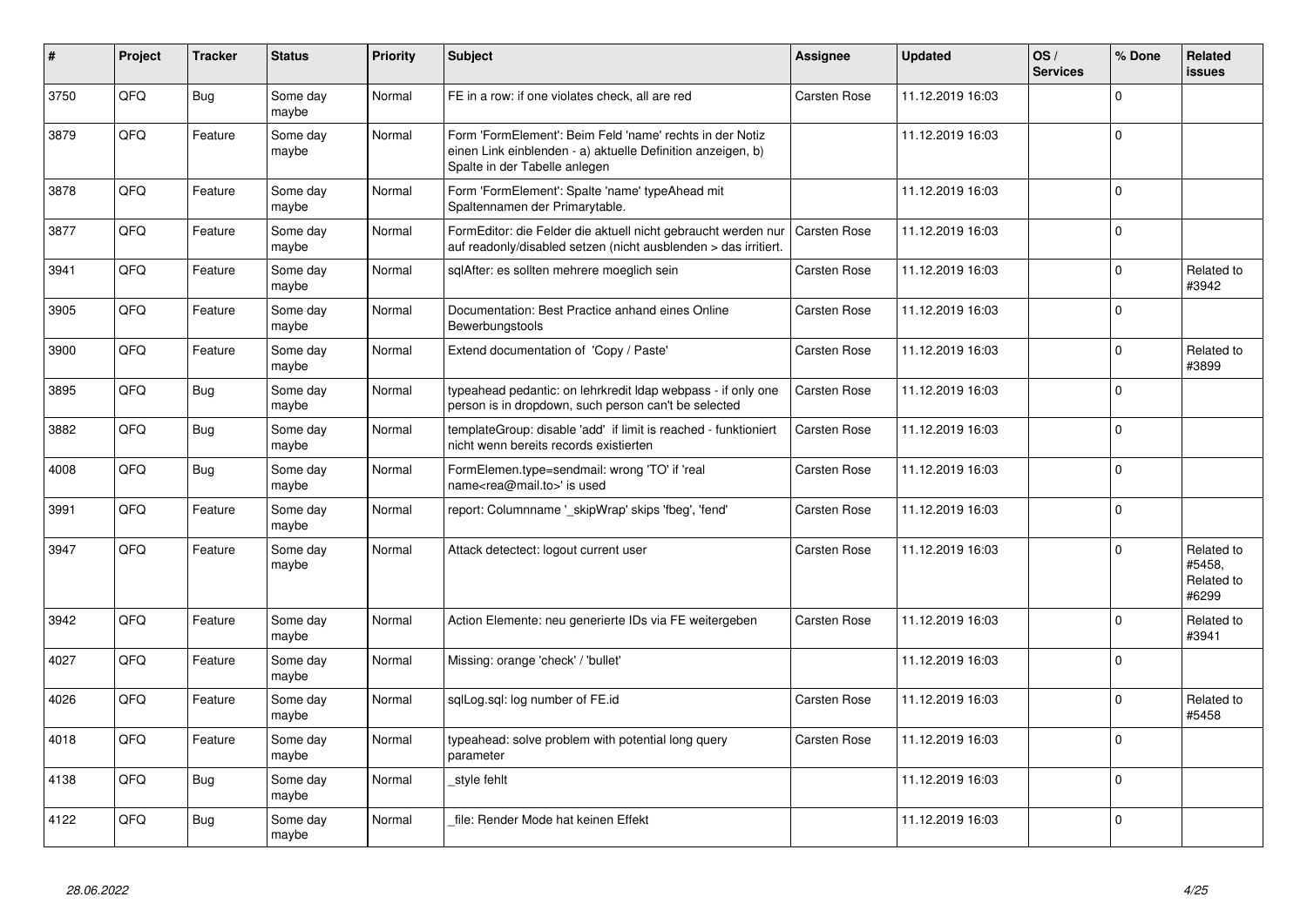| ∦    | Project | <b>Tracker</b> | <b>Status</b>     | <b>Priority</b> | <b>Subject</b>                                                                                                     | <b>Assignee</b>     | <b>Updated</b>   | OS/<br><b>Services</b> | % Done         | Related<br>issues                           |
|------|---------|----------------|-------------------|-----------------|--------------------------------------------------------------------------------------------------------------------|---------------------|------------------|------------------------|----------------|---------------------------------------------|
| 4197 | QFQ     | Feature        | Some day<br>maybe | Normal          | Unit Test fuer JSON Stream von QuickFormQuery.php ><br>doForm()                                                    | <b>Carsten Rose</b> | 11.12.2019 16:03 |                        | $\mathbf 0$    |                                             |
| 4293 | QFQ     | <b>Bug</b>     | Some day<br>maybe | Normal          | Download broken if token 'd:' is missing - but no error<br>message                                                 | Carsten Rose        | 11.12.2019 16:03 |                        | $\mathbf 0$    | Related to<br>#7514                         |
| 4259 | QFQ     | Feature        | Some day<br>maybe | Normal          | Instant trigger a cron job                                                                                         | Carsten Rose        | 11.12.2019 16:03 |                        | 0              |                                             |
| 1623 | QFQ     | Feature        | Some day<br>maybe | Normal          | RealURL                                                                                                            |                     | 11.12.2019 16:03 |                        | 30             |                                             |
| 1510 | QFQ     | Feature        | Some day<br>maybe | Normal          | jquery von google laden, falls das nicht geht lokal                                                                |                     | 11.12.2019 16:03 |                        | $\mathbf 0$    |                                             |
| 1253 | QFQ     | Feature        | Some day<br>maybe | Normal          | QF: Colorpicker                                                                                                    |                     | 11.12.2019 16:03 |                        | $\mathbf 0$    |                                             |
| 1251 | QFQ     | Feature        | Some day<br>maybe | Normal          | QF: Combo                                                                                                          |                     | 11.12.2019 16:03 |                        | $\mathbf 0$    |                                             |
| 1946 | QFQ     | Feature        | Some day<br>maybe | Normal          | Kontrolle ob der ReadOnly Modus bei den<br>Formularelementen korrekt implementiert ist                             | Carsten Rose        | 11.12.2019 16:03 |                        | 0              |                                             |
| 1635 | QFQ     | Feature        | Some day<br>maybe | Normal          | QFQ Extension content record: weitere Optionen einblenden.                                                         | Carsten Rose        | 11.12.2019 16:03 |                        | 0              |                                             |
| 2063 | QFQ     | <b>Bug</b>     | Some day<br>maybe | Normal          | Pills auf 'inaktiv' setzen falls keine Element auf dem Pill<br>sichtbar sind.                                      | Benjamin Baer       | 11.12.2019 16:03 |                        | 0              | Related to<br>#3752                         |
| 2084 | QFQ     | Feature        | Some day<br>maybe | Normal          | Mailto mit encryption: Subrecord                                                                                   | Carsten Rose        | 11.12.2019 16:03 |                        | 0              | Related to<br>#2082                         |
| 2950 | QFQ     | Feature        | Some day<br>maybe | Normal          | Inhalt QFQ Records als File                                                                                        |                     | 11.12.2019 16:03 |                        | $\mathbf 0$    |                                             |
| 2995 | QFQ     | Feature        | Some day<br>maybe | Normal          | Dropdown JQuery Plugin: 'chosen' - Moeglichkeit um Select<br>Listen mehr Funktion zu geben. Kein Bootstrap noetig. | Carsten Rose        | 11.12.2019 16:03 |                        | 0              |                                             |
| 3216 | QFQ     | Feature        | Some day<br>maybe | Normal          | dynamic update für checkbox label2                                                                                 | Carsten Rose        | 11.12.2019 16:03 |                        | $\mathbf 0$    | Related to<br>#2081                         |
| 3130 | QFQ     | <b>Bug</b>     | Some day<br>maybe | Normal          | Debug Info's nicht korrekt nach 'New > Save'.                                                                      | Carsten Rose        | 11.12.2019 16:03 |                        | $\mathbf 0$    | Related to<br>#3253                         |
| 3267 | QFQ     | Feature        | Some day<br>maybe | Normal          | 2 Forms auf einer Seite: real + Read only                                                                          | Carsten Rose        | 11.12.2019 16:03 |                        | 0              |                                             |
| 4023 | QFQ     | Feature        | New               | Normal          | prepared statements - FE action: salveld, sqllnsert,<br>sqlUpdate, sqlDelete, sqlBefore, sqlAfter                  | Carsten Rose        | 11.12.2019 16:15 |                        | $\mathbf 0$    |                                             |
| 2361 | QFQ     | Feature        | New               | Normal          | Logging wer/wann/wo welches Formular aufgerufen hat                                                                | Carsten Rose        | 11.12.2019 16:15 |                        | 0              | Related to<br>#4432,<br>Related to<br>#7480 |
| 7480 | QFG     | Feature        | New               | Normal          | Record History (Undo / Redo)                                                                                       | Carsten Rose        | 11.12.2019 16:16 |                        | $\overline{0}$ | Related to<br>#2361                         |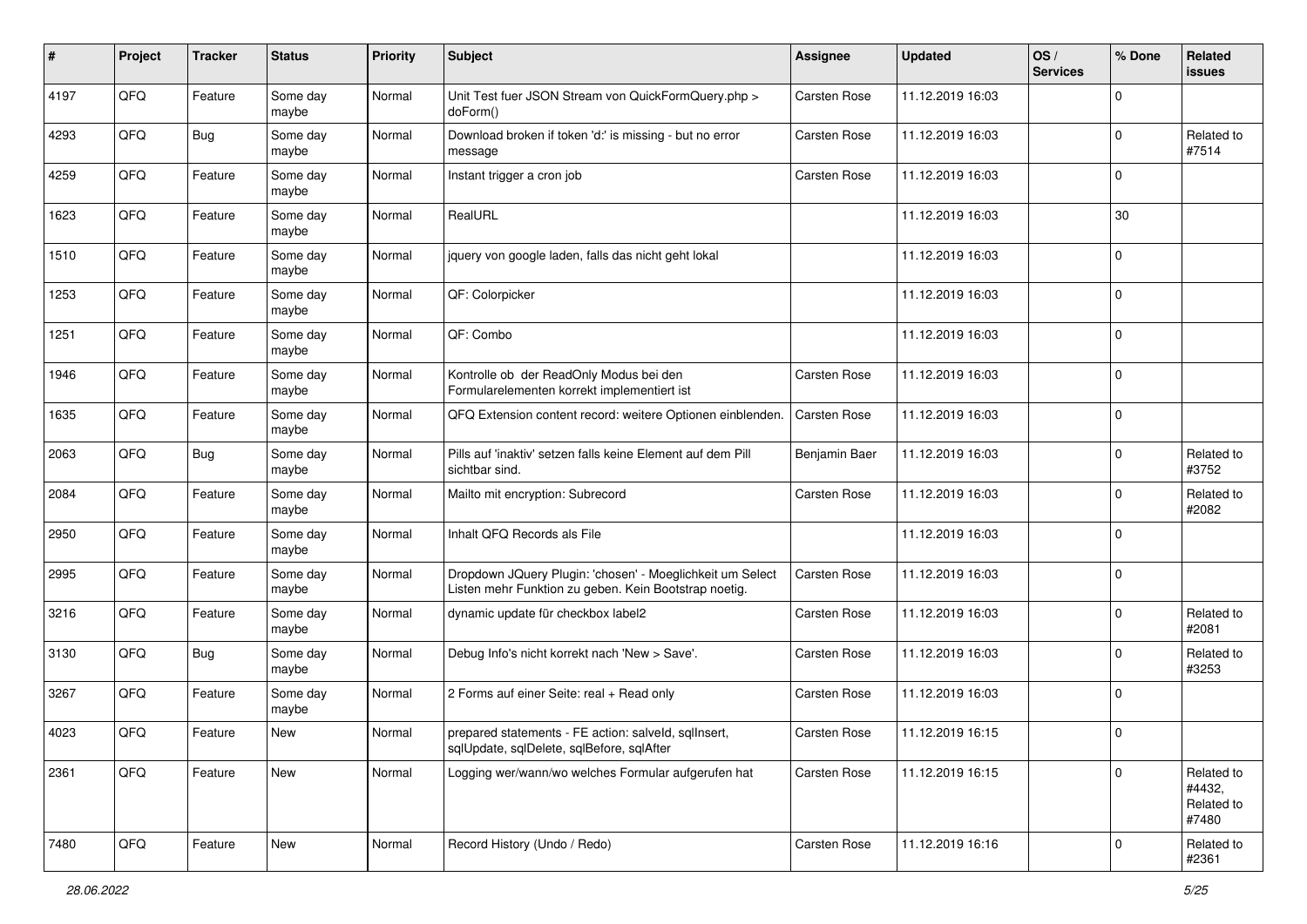| #    | Project | <b>Tracker</b> | <b>Status</b> | <b>Priority</b> | <b>Subject</b>                                                                                                                        | Assignee            | <b>Updated</b>   | OS/<br><b>Services</b> | % Done       | Related<br><b>issues</b> |
|------|---------|----------------|---------------|-----------------|---------------------------------------------------------------------------------------------------------------------------------------|---------------------|------------------|------------------------|--------------|--------------------------|
| 6602 | QFQ     | Feature        | New           | Normal          | Formlet: in Report auf Mausklick ein mini-form oeffnen                                                                                | Carsten Rose        | 11.12.2019 16:16 |                        | $\mathbf 0$  |                          |
| 4756 | QFQ     | Bug            | New           | Normal          | Form dirty even nothing changes                                                                                                       | Carsten Rose        | 11.12.2019 16:16 |                        | $\mathbf 0$  |                          |
| 8702 | QFQ     | Feature        | New           | Normal          | Load Record which is locked: missing user info                                                                                        | Carsten Rose        | 11.12.2019 16:16 |                        | $\mathbf 0$  | Related to<br>#9789      |
| 9777 | QFQ     | Feature        | New           | Normal          | Logging QFQ Variables                                                                                                                 | Carsten Rose        | 16.12.2019 17:17 |                        | $\mathbf 0$  |                          |
| 9853 | QFQ     | Feature        | New           | Normal          | Check das SQL / QFQ / Mail Logfile geschrieben wird                                                                                   |                     | 09.01.2020 11:15 |                        | $\mathbf 0$  |                          |
| 9927 | QFQ     | Feature        | New           | Normal          | QFQ Update: a) Update nur machen wenn BE User<br>eingeloggt ist., b) Bei Fehler genaue Meldung welcher<br>Updateschritt Probleme hat. | Carsten Rose        | 22.01.2020 12:59 |                        | $\mathbf 0$  |                          |
| 7660 | QFQ     | Feature        | New           | Normal          | IMAP: import mails to DB, move / delete mails                                                                                         | Carsten Rose        | 01.02.2020 09:52 |                        | $\mathbf 0$  |                          |
| 5782 | QFQ     | Feature        | New           | Normal          | NextCloud API                                                                                                                         | Carsten Rose        | 01.02.2020 10:02 |                        | $\mathbf 0$  |                          |
| 7920 | QFQ     | Feature        | New           | Normal          | FE: Syntax Highlight, Zeinlenumbruch                                                                                                  | Carsten Rose        | 01.02.2020 10:03 |                        | $\mathbf 0$  |                          |
| 5942 | QFQ     | Feature        | Priorize      | Normal          | 'L' and 'type': append to links, generate via '_link' by using 'u:'                                                                   | <b>Carsten Rose</b> | 01.02.2020 10:13 |                        | $\Omega$     |                          |
| 3782 | QFQ     | <b>Bug</b>     | Priorize      | Normal          | Bei fehlerhafter Eingabe (z.B. Datum) sollte das erwartete<br>Format angezeigt werden                                                 | <b>Carsten Rose</b> | 01.02.2020 10:13 |                        | $\mathbf 0$  |                          |
| 7616 | QFQ     | <b>Bug</b>     | Priorize      | Normal          | Selectlist with Enum & Dynamic Update                                                                                                 | Carsten Rose        | 01.02.2020 10:13 |                        | $\mathbf 0$  |                          |
| 7522 | QFQ     | Feature        | Priorize      | Normal          | Inserting default index.html to folder (Avoid Apache Indexing)                                                                        | Carsten Rose        | 01.02.2020 10:13 |                        | $\mathbf 0$  |                          |
| 7290 | QFQ     | Feature        | Priorize      | Normal          | FormEditor: title as textarea if LEN(title)>60                                                                                        | Carsten Rose        | 01.02.2020 10:13 |                        | 0            | Blocked by<br>#7682      |
| 7217 | QFQ     | Feature        | Priorize      | Normal          | Download: notice User if `_sip=?` is missing                                                                                          | Carsten Rose        | 01.02.2020 10:13 |                        | $\mathbf 0$  |                          |
| 6998 | QFQ     | Feature        | Priorize      | Normal          | Form: with debug=on show column information as tooltip of<br>column label                                                             | Carsten Rose        | 01.02.2020 10:13 |                        | $\mathbf 0$  |                          |
| 6574 | QFQ     | <b>Bug</b>     | Priorize      | Normal          | gfg.log: Fehlermeldung wurde angezeigt, aber nicht geloggt                                                                            | Carsten Rose        | 01.02.2020 10:13 |                        | $\mathbf 0$  |                          |
| 8585 | QFQ     | Feature        | Priorize      | Normal          | Enhance Error message for 'unknown form'                                                                                              | Carsten Rose        | 01.02.2020 10:13 |                        | 0            |                          |
| 8584 | QFQ     | Feature        | Priorize      | Normal          | FE 'Action' - never assign to Container (except Template<br>Group)                                                                    | Carsten Rose        | 01.02.2020 10:13 |                        | $\mathbf 0$  |                          |
| 8037 | QFQ     | <b>Bug</b>     | Priorize      | Normal          | FE.type=upload (advanced mode): {{slaveld:V}} missing<br>during dynamic update                                                        | Carsten Rose        | 01.02.2020 10:13 |                        | $\mathbf 0$  |                          |
| 8034 | QFQ     | Feature        | Priorize      | Normal          | FormElement 'data': 22.22.2222 should not be accepted                                                                                 | Carsten Rose        | 01.02.2020 10:13 |                        | $\mathbf 0$  |                          |
| 7656 | QFQ     | <b>Bug</b>     | Priorize      | Normal          | FE with required, 'pattern' and 'extraButtonLock': always<br>complain about missing value                                             | Carsten Rose        | 01.02.2020 10:13 |                        | 0            |                          |
| 7630 | QFQ     | Feature        | Priorize      | Normal          | detailed error message for simple upload                                                                                              | Carsten Rose        | 01.02.2020 10:13 |                        | 0            |                          |
| 9947 | QFQ     | <b>Bug</b>     | Priorize      | Normal          | Unwanted error message if missing 'typeAheadSqlPrefetch'                                                                              | Carsten Rose        | 01.02.2020 10:13 |                        | $\mathsf{O}$ |                          |
| 9900 | QFQ     | Feature        | Priorize      | Normal          | Generic API Call: tt-content record >> JSON                                                                                           | Carsten Rose        | 01.02.2020 10:13 |                        | 0            |                          |
| 9862 | QFG     | Bug            | Priorize      | Normal          | Failed writing to sql mail qfq.log should throw an exception                                                                          | Carsten Rose        | 01.02.2020 10:13 |                        | $\pmb{0}$    |                          |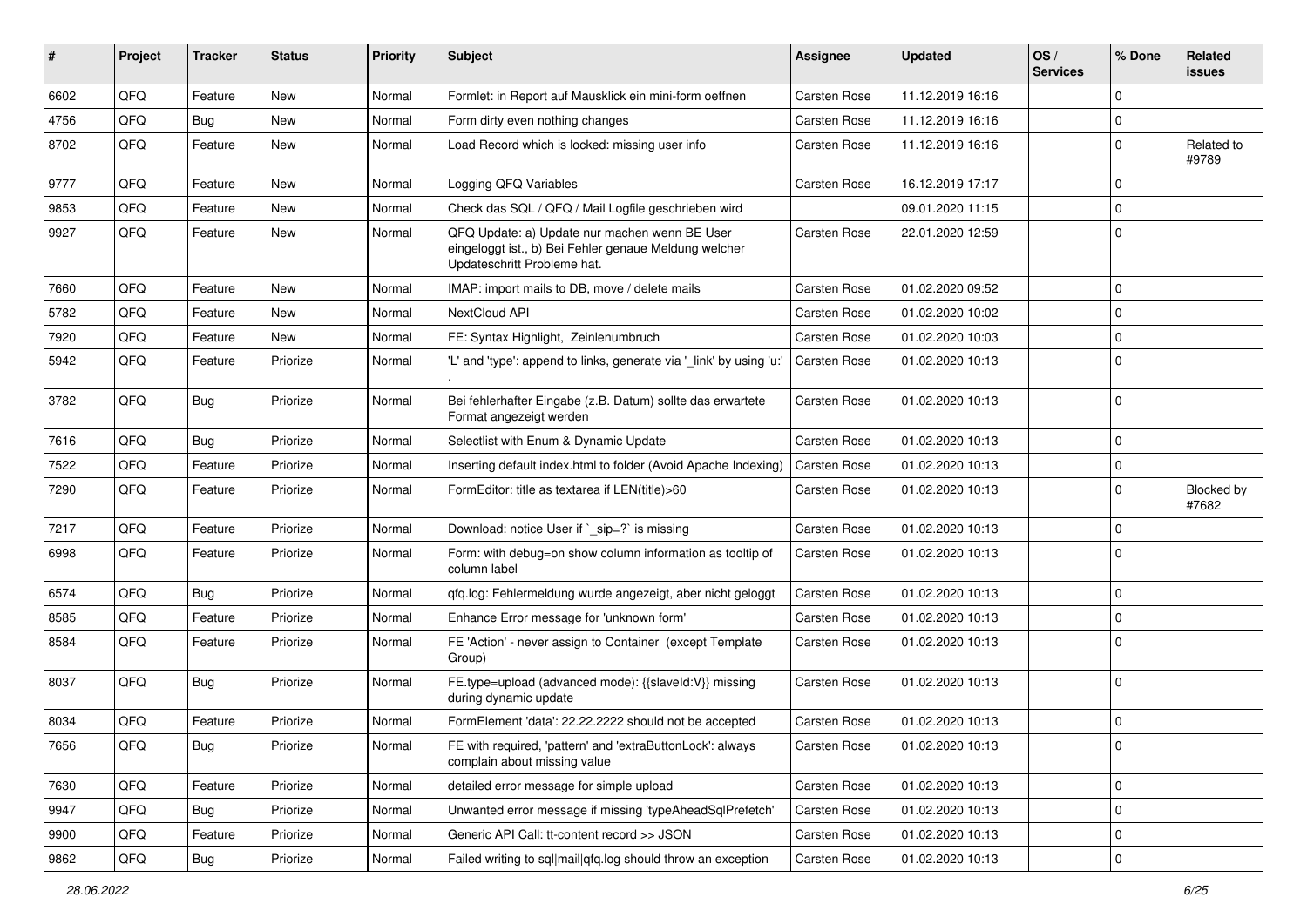| #     | Project | <b>Tracker</b> | <b>Status</b>     | <b>Priority</b> | <b>Subject</b>                                                                                                       | <b>Assignee</b>     | <b>Updated</b>   | OS/<br><b>Services</b> | % Done      | Related<br>issues   |
|-------|---------|----------------|-------------------|-----------------|----------------------------------------------------------------------------------------------------------------------|---------------------|------------------|------------------------|-------------|---------------------|
| 9975  | QFQ     | <b>Bug</b>     | Priorize          | Normal          | Dropdown Menu: 'r:3' broken                                                                                          | Carsten Rose        | 01.02.2020 10:13 |                        | $\mathbf 0$ |                     |
| 9983  | QFQ     | Feature        | New               | Normal          | Report Notation: new keyword 'range'                                                                                 | Carsten Rose        | 01.02.2020 15:55 |                        | $\mathbf 0$ |                     |
| 9024  | QFQ     | Bug            | Some day<br>maybe | Normal          | QFQ Einarbeitung                                                                                                     |                     | 01.02.2020 15:56 |                        | $\mathbf 0$ |                     |
| 2643  | QFQ     | <b>Bug</b>     | Some day<br>maybe | Normal          | Zend / PHP Webinars anschauen                                                                                        | Carsten Rose        | 01.02.2020 15:56 |                        | $\mathbf 0$ |                     |
| 9855  | QFQ     | Bug            | New               | Normal          | <b>Required Check</b>                                                                                                |                     | 01.02.2020 15:56 |                        | 0           |                     |
| 9898  | QFQ     | Bug            | Feedback          | Normal          | Formular trotz Timeout gespeichert                                                                                   | Benjamin Baer       | 01.02.2020 15:56 |                        | $\mathbf 0$ |                     |
| 9535  | QFQ     | <b>Bug</b>     | Feedback          | Normal          | Report:  AS '_vertical' - column to wide - vertical >> rot45,<br>rot <sub>90</sub>                                   | Benjamin Baer       | 01.02.2020 15:56 |                        | 0           |                     |
| 9773  | QFQ     | <b>Bug</b>     | <b>New</b>        | Normal          | form.parameter.formModeGlobal=requiredOff                                                                            | Carsten Rose        | 01.02.2020 15:56 |                        | $\mathbf 0$ |                     |
| 10014 | QFQ     | Feature        | <b>New</b>        | Normal          | Manual.rst: describe behaviour and process order of<br>fillStoreVar, slaveId, sqlBefore,                             | Carsten Rose        | 01.02.2020 22:31 |                        | $\mathbf 0$ |                     |
| 9928  | QFQ     | Feature        | Priorize          | Normal          | SpecialColumnName: a) Deprecated: ' AS "_+tag " ', b)<br>New: ' AS "_ <tag1><tag2>"'</tag2></tag1>                   | Carsten Rose        | 01.02.2020 23:17 |                        | $\mathbf 0$ | Related to<br>#9929 |
| 8277  | QFQ     | Feature        | Priorize          | Normal          | fe.parameter.default=                                                                                                | Carsten Rose        | 01.02.2020 23:17 |                        | 0           | Related to<br>#8113 |
| 9968  | QFQ     | Feature        | Priorize          | Normal          | Tooltip in Links for Developer                                                                                       | Carsten Rose        | 01.02.2020 23:17 |                        | $\mathbf 0$ |                     |
| 4583  | QFQ     | Bug            | Some day<br>maybe | Normal          | Dynamic Update bei TypeAhead Feldern                                                                                 | Carsten Rose        | 01.02.2020 23:19 |                        | $\mathbf 0$ |                     |
| 4528  | QFQ     | Bug            | Some day<br>maybe | Normal          | extraButtonLock mit SQLAhead Bug                                                                                     | Carsten Rose        | 01.02.2020 23:19 |                        | $\Omega$    |                     |
| 4092  | QFQ     | <b>Bug</b>     | Some day<br>maybe | Normal          | 1) Logging verbessern wann welches FE warum ausgefuehrt<br>wird, 2) Documentation: Best Practice Template Group      | <b>Carsten Rose</b> | 01.02.2020 23:19 |                        | $\mathbf 0$ | Related to<br>#3504 |
| 3613  | QFQ     | <b>Bug</b>     | Some day<br>maybe | Normal          | note /note unchecked -> note div (col-md) wird weiterhin<br>gerendert                                                | Elias Villiger      | 01.02.2020 23:19 |                        | 100         |                     |
| 5389  | QFQ     | Feature        | Some day<br>maybe | Normal          | QFQ Design: Multline label / note                                                                                    | Benjamin Baer       | 01.02.2020 23:19 |                        | 0           |                     |
| 5132  | QFQ     | Feature        | Some day<br>maybe | Normal          | Error Message sendmail missing attachment: more details                                                              | Carsten Rose        | 01.02.2020 23:19 |                        | 0           |                     |
| 5021  | QFQ     | <b>Bug</b>     | Some day<br>maybe | Normal          | FE.typ=extra - during save displays error 'datum2' already<br>filled in STORE SIP - the value is stored nevertheless | <b>Carsten Rose</b> | 01.02.2020 23:19 |                        | $\mathbf 0$ | Related to<br>#3875 |
| 4872  | QFQ     | Feature        | Some day<br>maybe | Normal          | Fields of Typo3 page available in STORE_TYPO3                                                                        | Carsten Rose        | 01.02.2020 23:19 |                        | 0           |                     |
| 4869  | QFQ     | Feature        | Some day<br>maybe | Normal          | Dynamic Update (show, hide, readonly?, required?) for<br><b>Template Group Elements</b>                              | Carsten Rose        | 01.02.2020 23:19 |                        | 0           | Related to<br>#4865 |
| 4606  | QFG     | Feature        | Some day<br>maybe | Normal          | link: qualifier to render bootstrap button                                                                           | Carsten Rose        | 01.02.2020 23:19 |                        | 0           |                     |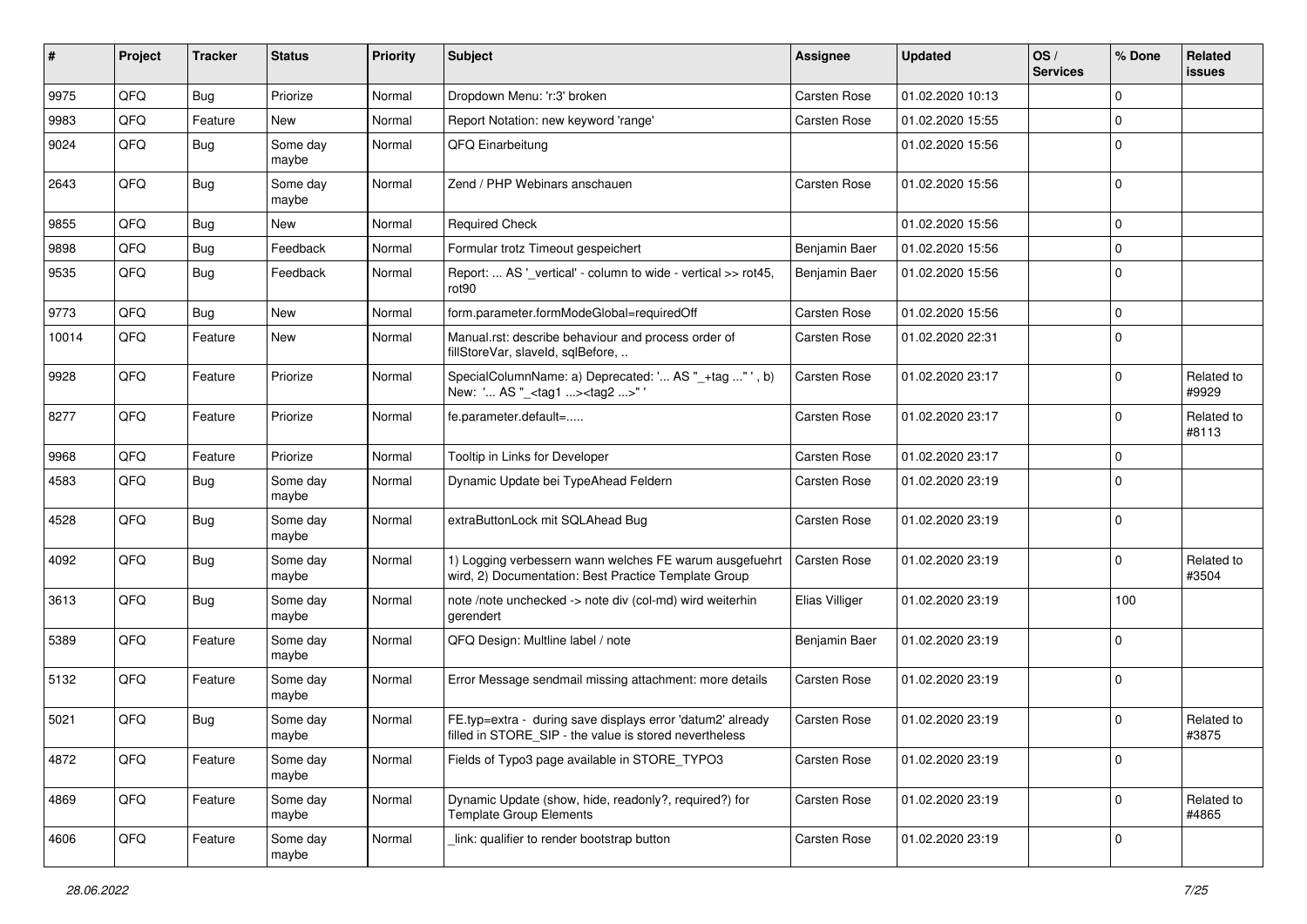| #    | Project    | <b>Tracker</b> | <b>Status</b>     | <b>Priority</b> | <b>Subject</b>                                                                   | <b>Assignee</b>     | <b>Updated</b>   | OS/<br><b>Services</b> | % Done      | Related<br>issues   |
|------|------------|----------------|-------------------|-----------------|----------------------------------------------------------------------------------|---------------------|------------------|------------------------|-------------|---------------------|
| 5877 | QFQ        | <b>Bug</b>     | Some day<br>maybe | Normal          | FE.type=note:bsColumn strange behaviour                                          |                     | 01.02.2020 23:19 |                        | $\Omega$    |                     |
| 5805 | QFQ        | Feature        | Some day<br>maybe | Normal          | TypeAHead SQL value instead of key stored                                        |                     | 01.02.2020 23:19 |                        | $\Omega$    | Related to<br>#5444 |
| 5852 | QFQ        | Feature        | Some day<br>maybe | Normal          | Logging: mail.log / sql.log - im FE anzeigen und via AJAX<br>aktualisieren       | <b>Carsten Rose</b> | 01.02.2020 23:19 |                        | $\Omega$    | Related to<br>#5885 |
| 5768 | QFQ        | <b>Bug</b>     | Some day<br>maybe | Normal          | '{{pageLanguage:T}}' missing if QFQ is called via api                            | Carsten Rose        | 01.02.2020 23:19 |                        | $\Omega$    |                     |
| 5706 | QFQ        | <b>Bug</b>     | Some day<br>maybe | Normal          | upload: fileDestination needs to be sanatized                                    | <b>Carsten Rose</b> | 01.02.2020 23:19 |                        | 0           |                     |
| 5579 | <b>OFO</b> | Feature        | Some day<br>maybe | Normal          | Enhance Doc / Presentation: variable type 'link column type'                     | Carsten Rose        | 01.02.2020 23:19 |                        | $\Omega$    |                     |
| 5557 | QFQ        | <b>Bug</b>     | Some day<br>maybe | Normal          | Form load: STORE_RECORD filled, but should be empty                              | Carsten Rose        | 01.02.2020 23:19 |                        | $\Omega$    |                     |
| 7100 | QFQ        | Feature        | Some day<br>maybe | Normal          | Download: log access, max downloads, time limit                                  |                     | 01.02.2020 23:19 |                        | $\Omega$    |                     |
| 6704 | QFQ        | Feature        | Some day<br>maybe | Normal          | Upload Mode: Bilder in Notizen rechts sollen aktuellen<br>Upload repräsentieren. |                     | 01.02.2020 23:19 |                        | $\Omega$    | Related to<br>#3264 |
| 6084 | QFQ        | Feature        | Some day<br>maybe | Normal          | New escape type: 'D' - convert date                                              |                     | 01.02.2020 23:19 |                        | $\Omega$    |                     |
| 5923 | QFQ        | Feature        | Some day<br>maybe | Normal          | fillStoreSystemBySqlLate                                                         |                     | 01.02.2020 23:19 |                        | $\mathbf 0$ |                     |
| 5895 | QFQ        | Feature        | Some day<br>maybe | Normal          | Tutorial: List of all QFQ Features                                               |                     | 01.02.2020 23:19 |                        | $\mathbf 0$ |                     |
| 5893 | QFQ        | Feature        | Some day<br>maybe | Normal          | Edit on double-click                                                             |                     | 01.02.2020 23:19 |                        | $\Omega$    | Related to<br>#5894 |
| 5991 | QFQ        | <b>Bug</b>     | Some day<br>maybe | Normal          | URLs with ' ' or long parameter are problematic                                  | <b>Carsten Rose</b> | 01.02.2020 23:19 |                        | $\mathbf 0$ |                     |
| 5983 | QFQ        | Feature        | Some day<br>maybe | Normal          | Form Submit (save & update): normalize date/-time FE                             | Carsten Rose        | 01.02.2020 23:19 |                        | $\Omega$    |                     |
| 8056 | QFQ        | Feature        | Some day<br>maybe | Normal          | Termin Organisation (Reservation)                                                |                     | 01.02.2020 23:19 |                        | $\Omega$    | Related to<br>#8658 |
| 7921 | QFQ        | Feature        | Some day<br>maybe | Normal          | Rest API Export: URL kuerzer machen                                              |                     | 01.02.2020 23:19 |                        | $\Omega$    |                     |
| 7281 | QFQ        | <b>Bug</b>     | Some day<br>maybe | Normal          | Subrecords: on large screen separator line too short                             |                     | 01.02.2020 23:19 |                        | $\mathbf 0$ |                     |
| 8522 | QFQ        | Feature        | Some day<br>maybe | Normal          | build QFQ - npm warnings                                                         | Benjamin Baer       | 01.02.2020 23:19 |                        | 50          |                     |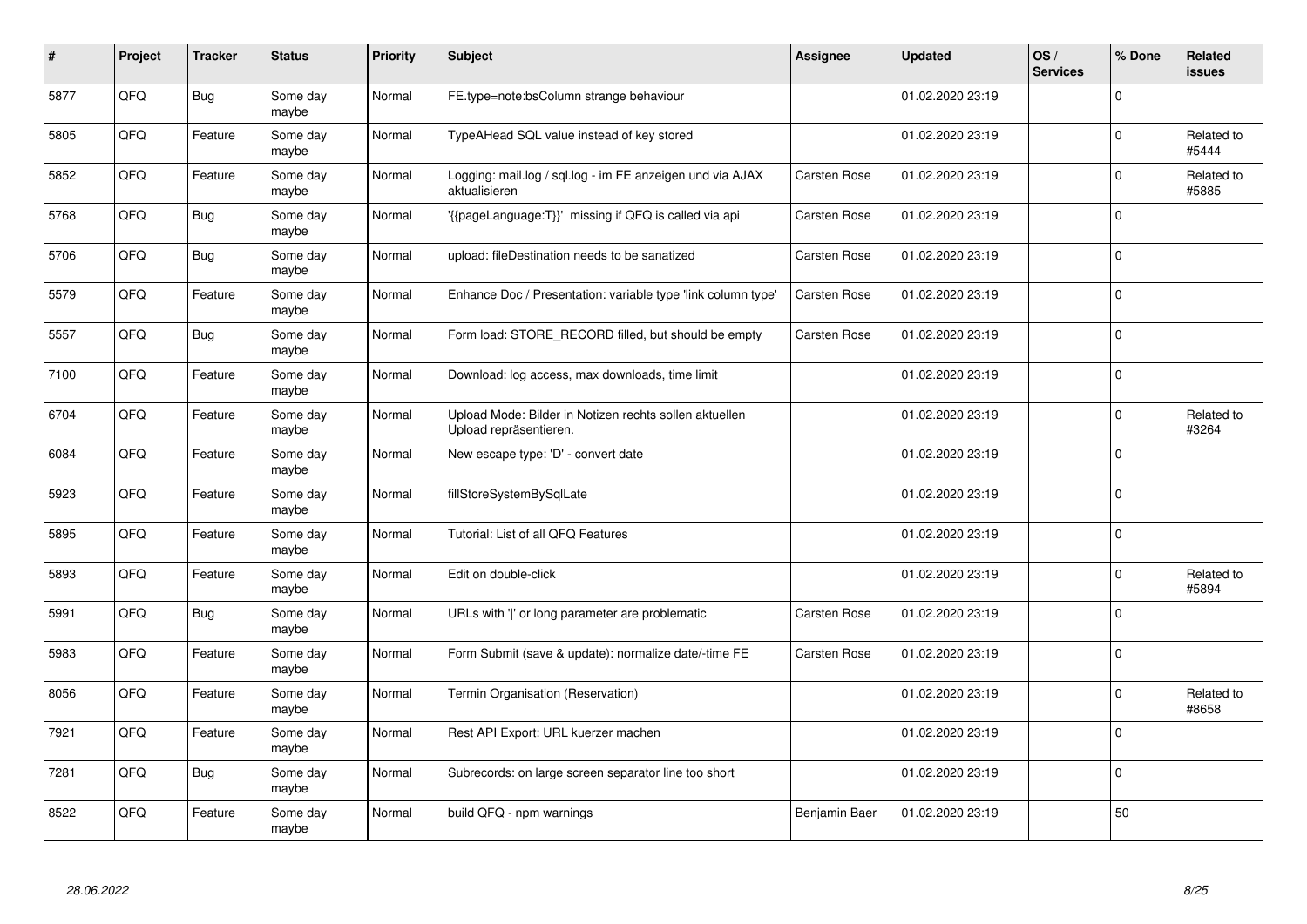| #    | Project | <b>Tracker</b> | <b>Status</b>     | <b>Priority</b> | <b>Subject</b>                                                                                                                                           | <b>Assignee</b>     | <b>Updated</b>   | OS/<br><b>Services</b> | % Done      | Related<br><b>issues</b>                    |
|------|---------|----------------|-------------------|-----------------|----------------------------------------------------------------------------------------------------------------------------------------------------------|---------------------|------------------|------------------------|-------------|---------------------------------------------|
| 4439 | QFQ     | Feature        | Some day<br>maybe | Normal          | Log: report all actions fired by an FE Element, incl. the<br>original directive (slaveld, sqllnsert, )                                                   |                     | 01.02.2020 23:20 |                        | 0           | Related to<br>#4432,<br>Related to<br>#5458 |
| 4435 | QFQ     | Feature        | Some day<br>maybe | Normal          | Report: striptags - specify allowed tags                                                                                                                 |                     | 01.02.2020 23:20 |                        | $\Omega$    |                                             |
| 4433 | QFQ     | Feature        | Some day<br>maybe | Normal          | Log when SIP will be destroyed by QFQ for any (security)<br>reason                                                                                       |                     | 01.02.2020 23:20 |                        | $\Omega$    | Related to<br>#4432,<br>Related to<br>#5458 |
| 1234 | QFQ     | Feature        | Some day<br>maybe | Normal          | QF: Record numbering: Im Grid soll in Spalte 1optional die<br>laufende Nummer der Records angezeigt werden.                                              |                     | 01.02.2020 23:20 |                        | $\Omega$    |                                             |
| 955  | QFQ     | Feature        | Some day<br>maybe | Normal          | QF: Notizen vor/nach dem Form                                                                                                                            |                     | 01.02.2020 23:20 |                        | $\Omega$    |                                             |
| 4454 | QFQ     | Bug            | Some day<br>maybe | Normal          | Required Elements: multiple elements in a row - whole row<br>marked if only one input is empty.                                                          | Benjamin Baer       | 01.02.2020 23:20 |                        | $\mathbf 0$ |                                             |
| 4398 | QFQ     | <b>Bug</b>     | Some day<br>maybe | Normal          | Typeahead: mouse click in a prefilled input opens a single<br>item dropdown with the current value - click on it seems to<br>set the value, not the key. | Benjamin Baer       | 01.02.2020 23:20 |                        | $\Omega$    | Related to<br>#4457                         |
| 4651 | QFQ     | <b>Bug</b>     | Some day<br>maybe | Normal          | "Loading document" Modal wird angezeigt bei uzhcd type=2<br>Ansicht                                                                                      | <b>Carsten Rose</b> | 01.02.2020 23:20 |                        | $\mathbf 0$ |                                             |
| 4330 | QFQ     | Feature        | Some day<br>maybe | Normal          | Error Message: report missing {{ / }} in sqlUpdate, sqlInsert,<br>sqlDelete, sqlAfter, sqlBefore in FE action elements.                                  | Carsten Rose        | 01.02.2020 23:20 |                        | 0           |                                             |
| 4328 | QFQ     | <b>Bug</b>     | Some day<br>maybe | Normal          | Error Message: Show FE name/number on problems in FE                                                                                                     | Carsten Rose        | 01.02.2020 23:20 |                        | $\Omega$    |                                             |
| 5455 | QFQ     | Feature        | Some day<br>maybe | Normal          | Mail Redirects grld abhaengig                                                                                                                            |                     | 01.02.2020 23:20 |                        | $\Omega$    |                                             |
| 5342 | QFQ     | Feature        | Some day<br>maybe | Normal          | link - with HTML Attributes                                                                                                                              |                     | 01.02.2020 23:20 |                        | $\Omega$    | Related to<br>#14077                        |
| 4816 | QFQ     | Feature        | Some day<br>maybe | Normal          | Templates for QFQ Reports (Tables, Radios, )                                                                                                             |                     | 01.02.2020 23:20 |                        | $\Omega$    |                                             |
| 5024 | QFQ     | Feature        | Some day<br>maybe | Normal          | Fabric: Generate PDF with edits                                                                                                                          | Benjamin Baer       | 01.02.2020 23:20 |                        | 0           | Related to<br>#10704                        |
| 5428 | QFQ     | Feature        | Some day<br>maybe | Normal          | secure thumbnail: late render on access.                                                                                                                 | <b>Carsten Rose</b> | 01.02.2020 23:20 |                        | $\mathbf 0$ |                                             |
| 4757 | QFG     | Feature        | Some day<br>maybe | Normal          | Test subrecord: download links ok? Links ok?                                                                                                             | Carsten Rose        | 01.02.2020 23:20 |                        | $\Omega$    |                                             |
| 4652 | QFG     | Feature        | Some day<br>maybe | Normal          | UZH CD: Weiterleitung auf benutzerdefinierte 403/404 Seite                                                                                               | Carsten Rose        | 01.02.2020 23:20 |                        | $\mathbf 0$ |                                             |
| 7402 | QFG     | <b>Bug</b>     | Some day<br>maybe | Normal          | thumbnail cache: outdated picture when permission denied<br>and permission resolved.                                                                     |                     | 01.02.2020 23:20 |                        | 0           |                                             |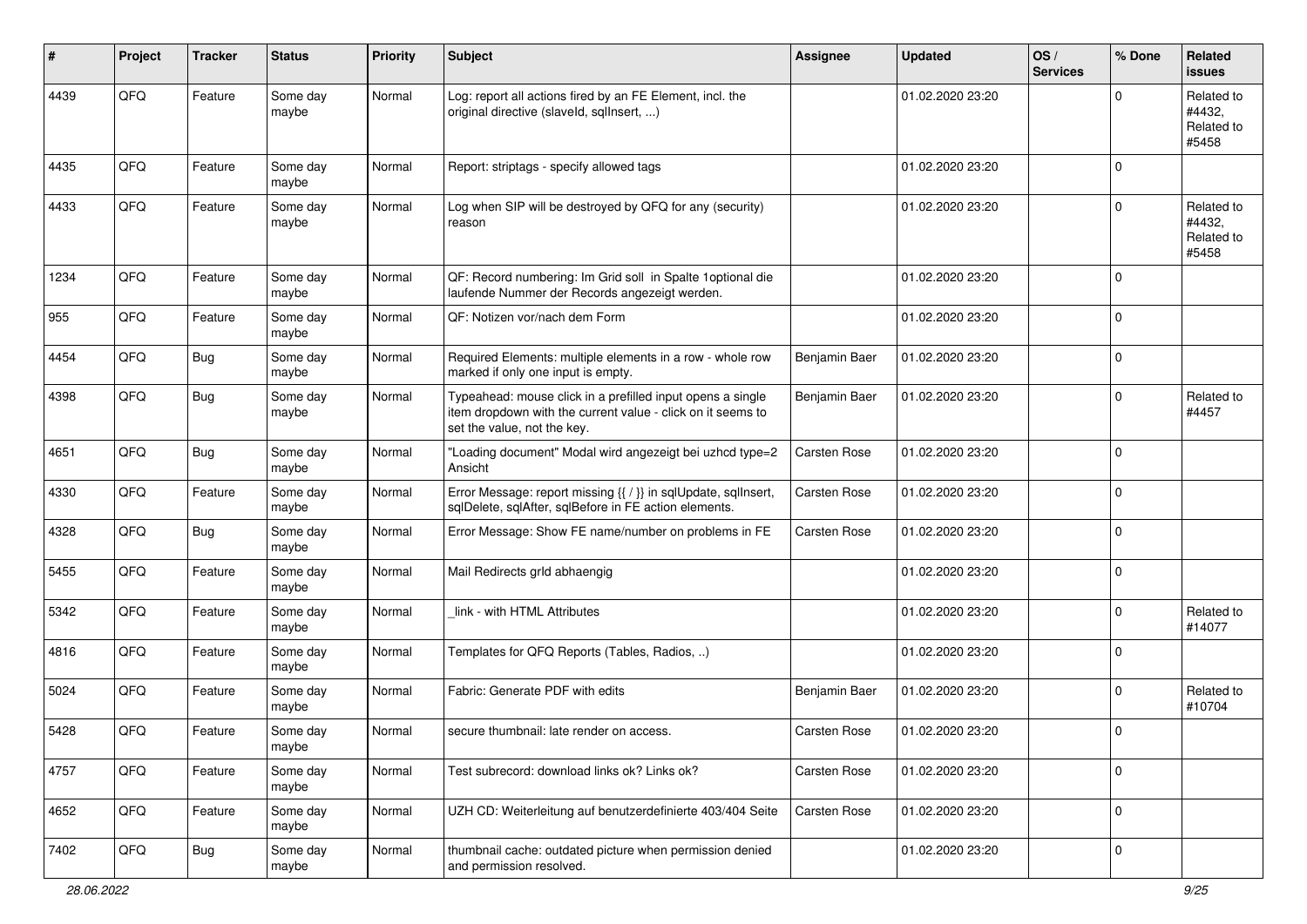| ∦    | Project | <b>Tracker</b> | <b>Status</b>     | <b>Priority</b> | <b>Subject</b>                                                                                                                                                | <b>Assignee</b> | <b>Updated</b>   | OS/<br><b>Services</b> | % Done      | Related<br>issues                           |
|------|---------|----------------|-------------------|-----------------|---------------------------------------------------------------------------------------------------------------------------------------------------------------|-----------------|------------------|------------------------|-------------|---------------------------------------------|
| 7101 | QFQ     | <b>Bug</b>     | Some day<br>maybe | Normal          | 'form' in SIP and 'report' - breaks                                                                                                                           |                 | 01.02.2020 23:20 |                        | $\Omega$    |                                             |
| 5851 | QFQ     | Feature        | Some day<br>maybe | Normal          | Queue System implementieren: MQTT, RabbitMQ                                                                                                                   |                 | 01.02.2020 23:20 |                        | $\Omega$    | Related to<br>#5715                         |
| 5850 | QFQ     | Feature        | Some day<br>maybe | Normal          | Deployment: In QFQ Doc best practice fuer zeitgemaesses<br>Deployment beschreiben                                                                             |                 | 01.02.2020 23:20 |                        | $\Omega$    |                                             |
| 5665 | QFQ     | Feature        | Some day<br>maybe | Normal          | Versuch das '{{!' nicht mehr noetig ist.                                                                                                                      | Carsten Rose    | 01.02.2020 23:20 |                        | $\Omega$    | Related to<br>#7432,<br>Related to<br>#7434 |
| 4443 | QFQ     | Feature        | Some day<br>maybe | Normal          | Form: multiple secondary tables                                                                                                                               |                 | 01.02.2020 23:20 |                        | $\Omega$    |                                             |
| 4365 | QFQ     | Feature        | Some day<br>maybe | Normal          | Multi Language: new way of config                                                                                                                             | Carsten Rose    | 01.02.2020 23:20 |                        | $\Omega$    |                                             |
| 4343 | QFQ     | Feature        | Some day<br>maybe | Normal          | Link: Classifier to add 'attributes'                                                                                                                          | Carsten Rose    | 01.02.2020 23:20 |                        | $\Omega$    | Related to<br>#14077                        |
| 4640 | QFQ     | Feature        | Some day<br>maybe | Normal          | Rename System Forms                                                                                                                                           |                 | 01.02.2020 23:20 |                        | $\Omega$    |                                             |
| 4627 | QFQ     | Feature        | Some day<br>maybe | Normal          | dbupdate: all tables - check 'create', 'modified' if it is possible<br>to change to default 'CURRENT_TIMESTAMP' and modified<br>'ON UPDATE CURRENT_TIMESTAMP' |                 | 01.02.2020 23:20 |                        | $\Omega$    |                                             |
| 4626 | QFQ     | Feature        | Some day<br>maybe | Normal          | Mobile View: 'classBody=qfq-form-right' makes no sense                                                                                                        |                 | 01.02.2020 23:20 |                        | $\Omega$    |                                             |
| 4551 | QFQ     | Feature        | Some day<br>maybe | Normal          | Set 'pills' via dynamicUpdate to show/hide/disabled                                                                                                           |                 | 01.02.2020 23:20 |                        | $\Omega$    | Related to<br>#3752                         |
| 4546 | QFQ     | Bug            | Some day<br>maybe | Normal          | NH: SIP storage is destroyed                                                                                                                                  |                 | 01.02.2020 23:20 |                        | $\Omega$    |                                             |
| 4536 | QFQ     | Feature        | Some day<br>maybe | Normal          | FE upload: problem with delete if mutliple uploads an<br>FE.name="                                                                                            |                 | 01.02.2020 23:20 |                        | $\Omega$    |                                             |
| 4446 | QFQ     | Feature        | Some day<br>maybe | Normal          | New FE get same feldContainerId as last modifed FE                                                                                                            |                 | 01.02.2020 23:20 |                        | $\Omega$    |                                             |
| 4659 | QFQ     | <b>Bug</b>     | Some day<br>maybe | Normal          | infoButtonExtra                                                                                                                                               | Carsten Rose    | 01.02.2020 23:20 |                        | $\Omega$    |                                             |
| 4650 | QFG     | Feature        | Some day<br>maybe | Normal          | Convert html to doc/rtf                                                                                                                                       | Carsten Rose    | 01.02.2020 23:20 |                        | $\vert$ 0   | Related to<br>#10704                        |
| 4549 | QFQ     | <b>Bug</b>     | Some day<br>maybe | Normal          | TemplateGroups: FE.type SELECT loose selected value after Carsten Rose<br>save                                                                                |                 | 01.02.2020 23:20 |                        | $\mathbf 0$ | Related to<br>#4548,<br>Related to<br>#4771 |
| 5892 | QFQ     | Feature        | Some day<br>maybe | Normal          | QFQ should use T3 API to manipulate FE GROUP<br>membership                                                                                                    |                 | 01.02.2020 23:20 |                        | 0           |                                             |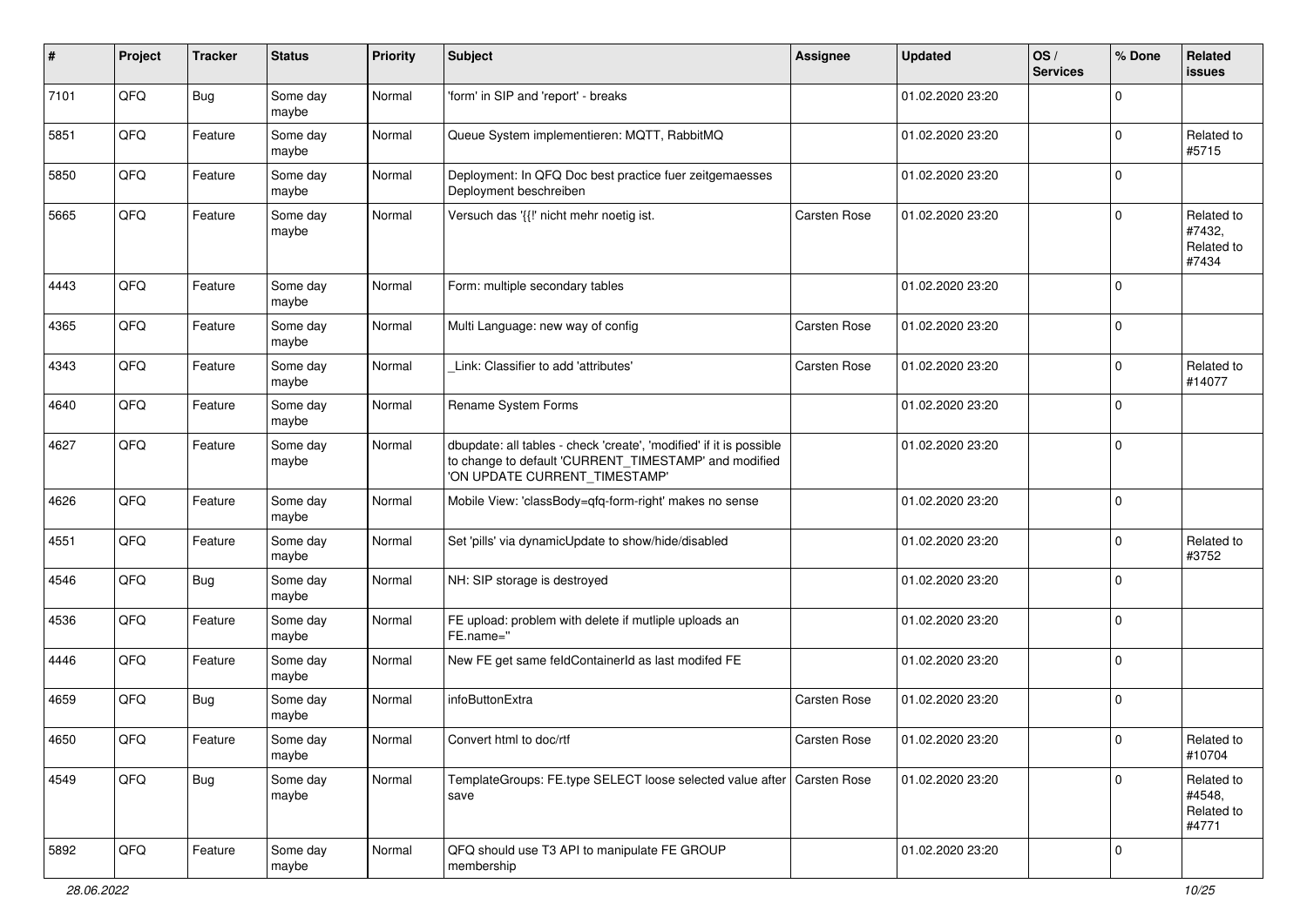| #    | <b>Project</b> | <b>Tracker</b> | <b>Status</b>     | <b>Priority</b> | <b>Subject</b>                                                                                        | Assignee            | <b>Updated</b>   | OS/<br><b>Services</b> | % Done         | Related<br>issues                              |
|------|----------------|----------------|-------------------|-----------------|-------------------------------------------------------------------------------------------------------|---------------------|------------------|------------------------|----------------|------------------------------------------------|
| 5452 | QFQ            | Feature        | Some day<br>maybe | Normal          | Thumbnails from PDF: bad quality                                                                      |                     | 01.02.2020 23:20 |                        | $\Omega$       |                                                |
| 4719 | QFQ            | Feature        | Some day<br>maybe | Normal          | Custom Message in Client in case of 'Browser tab close,<br>modification will be lost'                 |                     | 01.02.2020 23:20 |                        | $\Omega$       |                                                |
| 5480 | QFQ            | Feature        | Some day<br>maybe | Normal          | QFQ: Dokumentation mit Screenshots versehen                                                           | <b>Carsten Rose</b> | 01.02.2020 23:20 |                        | $\Omega$       | Related to<br>#9879                            |
| 4771 | QFQ            | Bug            | Some day<br>maybe | Normal          | qfq: select-down-values empty after save (edit-form for<br>program administrators)                    | <b>Carsten Rose</b> | 01.02.2020 23:20 |                        | $\Omega$       | Related to<br>#4549, Has<br>duplicate<br>#4282 |
| 3547 | QFQ            | Bug            | New               | Normal          | FE of type 'note' causes writing of empty fields.                                                     | Carsten Rose        | 01.02.2020 23:21 |                        | $\mathbf 0$    |                                                |
| 3504 | QFQ            | Feature        | New               | Normal          | Logging: welche Action FEs werden wann wie ausgefuehrt                                                | Carsten Rose        | 01.02.2020 23:21 |                        | $\Omega$       | Related to<br>#5458,<br>Related to<br>#4092    |
| 5576 | QFQ            | Bug            | New               | Normal          | Using MySQL 'DROP' requires privilege - wich is not really<br>necessary.                              | Carsten Rose        | 01.02.2020 23:21 |                        | $\overline{0}$ |                                                |
| 5131 | QFQ            | Feature        | <b>New</b>        | Normal          | Activate Spin Gear ('wait/busy' indicator) via LINK attribute                                         | Carsten Rose        | 01.02.2020 23:21 |                        | $\mathbf 0$    |                                                |
| 4250 | QFQ            | Feature        | New               | Normal          | AutoCron in QFQ via PHP                                                                               | Carsten Rose        | 01.02.2020 23:21 |                        | $\Omega$       | Related to<br>#3292,<br>Related to<br>#3291    |
| 6483 | QFQ            | Bug            | <b>New</b>        | Normal          | R Store funktioniert nicht bei 'Report Notation' im FE                                                | Carsten Rose        | 01.02.2020 23:21 |                        | $\Omega$       |                                                |
| 6462 | QFQ            | <b>Bug</b>     | New               | Normal          | File Upload: Nutzlose Fehlermeldung wenn Datei zu gross                                               | <b>Carsten Rose</b> | 01.02.2020 23:21 |                        | $\Omega$       | Related to<br>#6139                            |
| 6437 | QFQ            | Feature        | <b>New</b>        | Normal          | Neuer Mode Button bei FormElementen                                                                   | Carsten Rose        | 01.02.2020 23:21 |                        | $\Omega$       | Related to<br>#9668,<br>Blocked by<br>#9678    |
| 6292 | QFQ            | Feature        | New               | Normal          | Download: File speichern mit Hash aber original Filename in<br>der Datenbank vermerken fuer Downloads | Carsten Rose        | 01.02.2020 23:21 |                        | $\Omega$       |                                                |
| 6289 | QFQ            | Feature        | <b>New</b>        | Normal          | Form: Log                                                                                             | <b>Carsten Rose</b> | 01.02.2020 23:21 |                        | 0 I            |                                                |
| 6765 | QFQ            | Feature        | New               | Normal          | Moeglichkeit via QFQ eigene Logs zu schreiben                                                         | Carsten Rose        | 01.02.2020 23:21 |                        | $\Omega$       |                                                |
| 6677 | QFQ            | <b>Bug</b>     | New               | Normal          | Error message FE Action Element: no/wrong FE reference<br>who cause the problem.                      | Carsten Rose        | 01.02.2020 23:21 |                        | 0              |                                                |
| 6609 | QFQ            | Feature        | New               | Normal          | Formlet: JSON API erweitern                                                                           | Carsten Rose        | 01.02.2020 23:21 |                        | 50             |                                                |
| 6594 | QFQ            | Feature        | New               | Normal          | Excel: on download, check if there is a valid sip                                                     | Carsten Rose        | 01.02.2020 23:21 |                        | $\Omega$       |                                                |
| 6972 | QFQ            | Feature        | Some day<br>maybe | Normal          | Fabric Clipboard / cross browser tab                                                                  | Benjamin Baer       | 01.02.2020 23:21 |                        | $\Omega$       |                                                |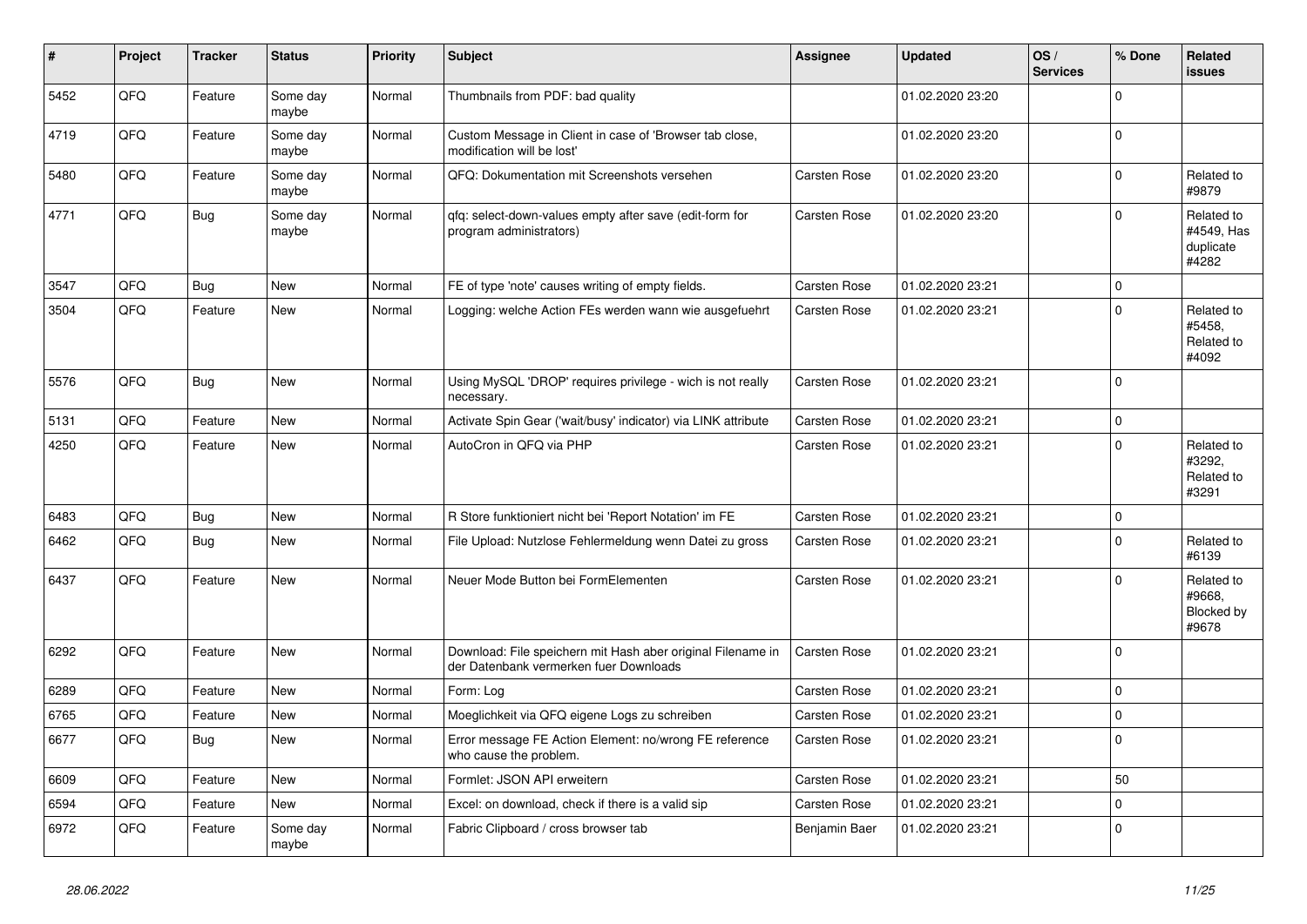| ∦    | Project        | <b>Tracker</b> | <b>Status</b>     | <b>Priority</b> | Subject                                                                                                                    | <b>Assignee</b>     | <b>Updated</b>   | OS/<br><b>Services</b> | % Done      | Related<br>issues         |
|------|----------------|----------------|-------------------|-----------------|----------------------------------------------------------------------------------------------------------------------------|---------------------|------------------|------------------------|-------------|---------------------------|
| 6970 | QFQ            | Feature        | Some day<br>maybe | Normal          | tablesorter: default fuer 'sortReset' aendern von 'Ctrl' zu 'Alt'                                                          | Benjamin Baer       | 01.02.2020 23:21 |                        | 0           |                           |
| 7119 | QFQ            | Feature        | New               | Normal          | Upload: scaleDownWidth, scaleDownHeight                                                                                    | Carsten Rose        | 01.02.2020 23:21 |                        | $\mathbf 0$ |                           |
| 7102 | QFQ            | Feature        | New               | Normal          | Comment sign in report: '#' and '--'                                                                                       | Carsten Rose        | 01.02.2020 23:21 |                        | $\mathbf 0$ |                           |
| 7099 | QFQ            | Feature        | New               | Normal          | Redesign FormEditor                                                                                                        | Carsten Rose        | 01.02.2020 23:21 |                        | $\mathbf 0$ |                           |
| 7014 | QFQ            | <b>Bug</b>     | New               | Normal          | Sending invalid emails succeeds when<br>debug.redirectAllMailTo is set                                                     | Carsten Rose        | 01.02.2020 23:21 |                        | $\Omega$    |                           |
| 6912 | QFQ            | Bug            | New               | Normal          | error Message Var 'deadline' already set in SIP - in Form<br>with FE.value={{deadline:R:::{{deadlinePeriod:Y}}}}           | Carsten Rose        | 01.02.2020 23:21 |                        | 0           |                           |
| 6855 | QFQ            | Feature        | New               | Normal          | With {{feUser:U}}!={{feUser:T}}: Save / Delete: only possible<br>with {{feUserSave:U}}='yes' and '{{feUserDelete:U}}='yes' | Carsten Rose        | 01.02.2020 23:21 |                        | $\Omega$    |                           |
| 7481 | QFQ            | Feature        | New               | Normal          | Detect 'BaseUrl' automatically                                                                                             | Carsten Rose        | 01.02.2020 23:21 |                        | $\mathbf 0$ |                           |
| 7342 | QFQ            | Feature        | New               | Normal          | add content $=$ hide this                                                                                                  | <b>Carsten Rose</b> | 01.02.2020 23:21 |                        | $\mathbf 0$ |                           |
| 7280 | QFQ            | Feature        | New               | Normal          | recently used table                                                                                                        | Carsten Rose        | 01.02.2020 23:21 |                        | $\mathbf 0$ |                           |
| 7261 | QFQ            | Bug            | New               | Normal          | Report pathFilename for user without path, only the filename                                                               | <b>Carsten Rose</b> | 01.02.2020 23:21 |                        | $\mathbf 0$ |                           |
| 7239 | QFQ            | Feature        | New               | Normal          | TinyMCE: html tag whitelist                                                                                                | Carsten Rose        | 01.02.2020 23:21 |                        | $\mathbf 0$ | Related to<br>#14320      |
| 7219 | QFQ            | Bug            | New               | Normal          | typeSheadSql / typeAheadSqlPrefetch: change to curly<br>braces                                                             | Carsten Rose        | 01.02.2020 23:21 |                        | $\Omega$    |                           |
| 7175 | QFQ            | Feature        | New               | Normal          | Upload: md5 hash as filename                                                                                               | Carsten Rose        | 01.02.2020 23:21 |                        | 0           |                           |
| 9602 | QFQ            | Feature        | New               | Normal          | Form definition as JSON                                                                                                    | Carsten Rose        | 01.02.2020 23:21 |                        | $\Omega$    | Related to<br>#9600       |
| 7683 | QFQ            | Feature        | New               | Normal          | Special column names in '{{ SELECT  AS _link }}' should be<br>detected                                                     | Carsten Rose        | 01.02.2020 23:21 |                        | $\Omega$    |                           |
| 7681 | QFQ            | Feature        | New               | Normal          | Optional switch off 'check for modified record'                                                                            | Carsten Rose        | 01.02.2020 23:21 |                        | $\mathbf 0$ |                           |
| 7574 | QFQ            | Bug            | New               | Normal          | Substitute error: form element not reported / dont parse<br>Form.note                                                      | Carsten Rose        | 01.02.2020 23:21 |                        | $\mathbf 0$ |                           |
| 7521 | QFQ            | Feature        | New               | Normal          | TemplateGroup: fe.type=upload                                                                                              | Carsten Rose        | 01.02.2020 23:21 |                        | $\mathbf 0$ | Related to<br>#9706       |
| 4082 | QFQ            | Feature        | New               | Normal          | Dynamic Update: modeSql - useful default                                                                                   | Carsten Rose        | 01.02.2020 23:22 |                        | $\mathbf 0$ |                           |
| 7512 | $\mathsf{QFO}$ | Bug            | New               | Normal          | FE: inputType=number >> 'pattern' is not respected                                                                         | Carsten Rose        | 01.02.2020 23:22 |                        | 0           |                           |
| 7109 | QFQ            | Feature        | New               | Normal          | Dynamic Updates: row/element hide                                                                                          | Carsten Rose        | 01.02.2020 23:22 |                        | $\mathbf 0$ | Has<br>duplicate<br>#4081 |
| 7002 | QFQ            | <b>Bug</b>     | New               | Normal          | Dynamic Update: row does not disappear / appear                                                                            | Carsten Rose        | 01.02.2020 23:22 |                        | $\mathbf 0$ |                           |
| 6250 | QFQ            | Feature        | In Progress       | Normal          | Enhance layout: a) Subrecord, b) Subrecord-Title                                                                           | Carsten Rose        | 01.02.2020 23:22 |                        | $\mathbf 0$ | Related to<br>#5391       |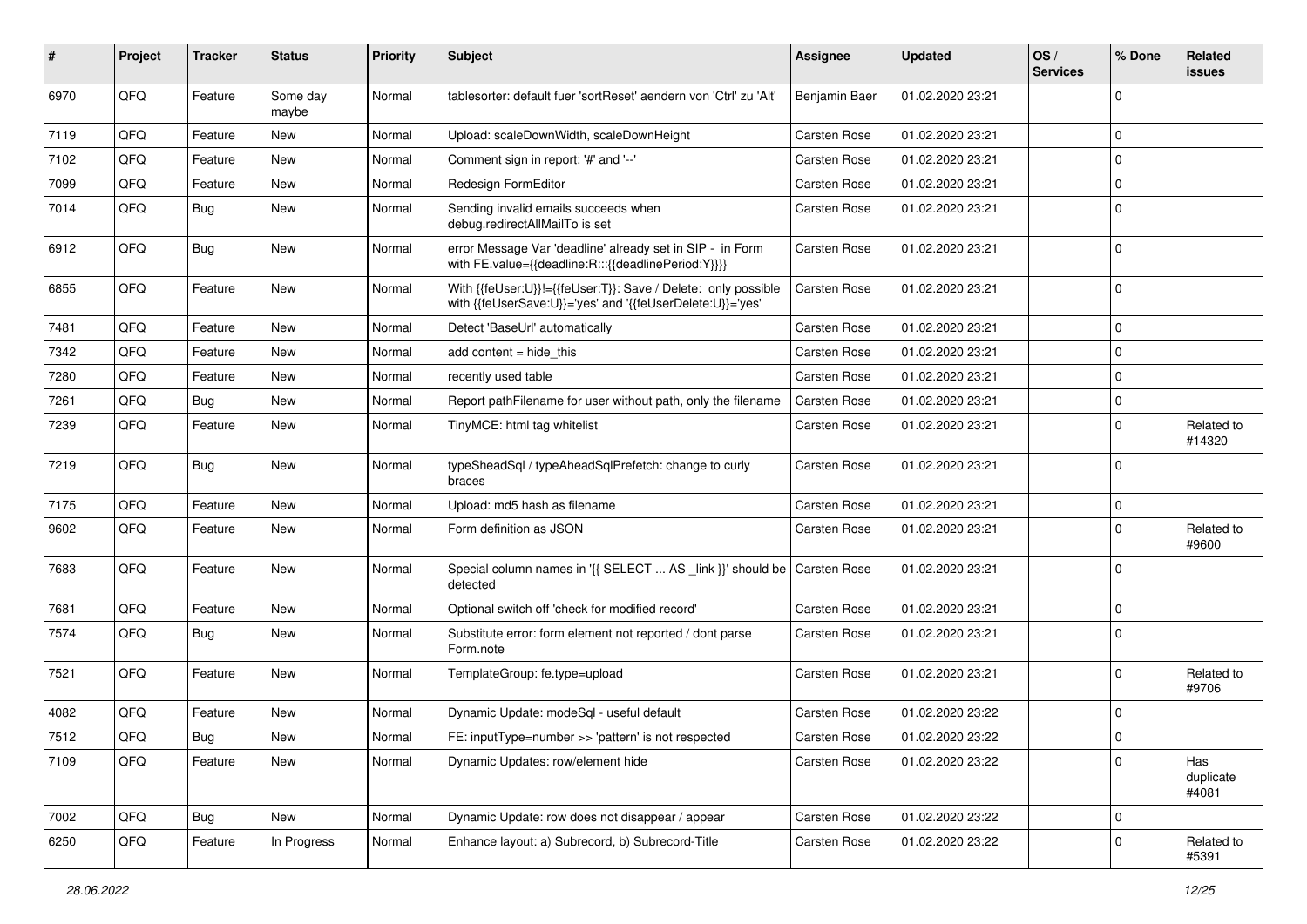| ∥ #  | Project | <b>Tracker</b> | <b>Status</b>     | <b>Priority</b> | <b>Subject</b>                                                                                         | Assignee            | <b>Updated</b>   | OS/<br><b>Services</b> | % Done       | Related<br>issues   |
|------|---------|----------------|-------------------|-----------------|--------------------------------------------------------------------------------------------------------|---------------------|------------------|------------------------|--------------|---------------------|
| 7730 | QFQ     | Feature        | Priorize          | Normal          | SELECT Box: title in between                                                                           | Benjamin Baer       | 01.02.2020 23:22 |                        | $\Omega$     |                     |
| 7812 | QFQ     | Feature        | <b>New</b>        | Normal          | FE 'Subrecord' - new option 'subrecordShowFilter',<br>'subrecordPaging'                                | Carsten Rose        | 01.02.2020 23:22 |                        | $\Omega$     |                     |
| 7795 | QFQ     | <b>Bug</b>     | <b>New</b>        | Normal          | Readonly Form: Typeahead-Felder                                                                        | Carsten Rose        | 01.02.2020 23:22 |                        | $\mathbf 0$  |                     |
| 7685 | QFQ     | <b>Bug</b>     | New               | Normal          | Open FormElement from QFQ error message and save<br>modified record: error about missing {{formId:F}}  | Carsten Rose        | 01.02.2020 23:22 |                        | $\Omega$     |                     |
| 7547 | QFQ     | <b>Bug</b>     | New               | Normal          | Error Message in afterSave: wrong parameter column<br>reported                                         | Carsten Rose        | 01.02.2020 23:22 |                        | $\Omega$     |                     |
| 7524 | QFQ     | Bug            | New               | Normal          | QFQ throws a 'General Error' if 'fileadmin/protected/log/' is<br>not writeable                         | <b>Carsten Rose</b> | 01.02.2020 23:22 |                        | $\Omega$     |                     |
| 7520 | QFQ     | Feature        | New               | Normal          | QR Code:  AS _qr ( AS _link)                                                                           | Carsten Rose        | 01.02.2020 23:22 |                        | $\mathbf 0$  |                     |
| 7519 | QFQ     | Feature        | New               | Normal          | Select: Multi                                                                                          | Carsten Rose        | 01.02.2020 23:22 |                        | $\Omega$     |                     |
| 7513 | QFQ     | <b>Bug</b>     | <b>New</b>        | Normal          | Radios not correct aligned                                                                             | Carsten Rose        | 01.02.2020 23:22 |                        | $\Omega$     |                     |
| 8806 | QFQ     | Feature        | <b>New</b>        | Normal          | <b>SQL Function nl2br</b>                                                                              | Carsten Rose        | 01.02.2020 23:22 |                        | $\Omega$     |                     |
| 8719 | QFQ     | Feature        | <b>New</b>        | Normal          | extraButtonLock: add support for 0/1                                                                   | Carsten Rose        | 01.02.2020 23:22 |                        | $\mathsf{O}$ |                     |
| 8336 | QFQ     | Feature        | <b>New</b>        | Normal          | Form > modified > Close New: a) Optional disable popup, b)<br>custom text, c) mode on save: closelstay | Carsten Rose        | 01.02.2020 23:22 |                        | $\Omega$     | Related to<br>#8335 |
| 8089 | QFQ     | Feature        | New               | Normal          | Copy/Paste for FormElements                                                                            | Carsten Rose        | 01.02.2020 23:22 |                        | $\mathbf 0$  |                     |
| 8049 | QFQ     | Bug            | New               | Normal          | FE.type=note, column 'value': text moves some pixel to top<br>after save                               | Carsten Rose        | 01.02.2020 23:22 |                        | $\Omega$     |                     |
| 7924 | QFQ     | Feature        | <b>New</b>        | Normal          | Radio/Checkbox with Tooltip                                                                            | Carsten Rose        | 01.02.2020 23:22 |                        | $\Omega$     |                     |
| 9130 | QFQ     | Feature        | Some day<br>maybe | Normal          | tablesorter: Automatic Row numbering / Zeilenummer                                                     | Benjamin Baer       | 01.02.2020 23:22 |                        | $\Omega$     |                     |
| 9129 | QFQ     | Feature        | <b>New</b>        | Normal          | sqlValidate: Message as notification, not as error                                                     | Carsten Rose        | 01.02.2020 23:22 |                        | $\Omega$     | Related to<br>#9128 |
| 9128 | QFQ     | Feature        | New               | Normal          | Error Message: not replaced variables- a) replace back to '{{'.<br>b) underline                        | <b>Carsten Rose</b> | 01.02.2020 23:22 |                        | $\mathbf 0$  | Related to<br>#9129 |
| 9127 | QFQ     | <b>Bug</b>     | New               | Normal          | Error Message: change 'roll over' color - text not readable                                            | Carsten Rose        | 01.02.2020 23:22 |                        | $\Omega$     |                     |
| 9077 | QFQ     | <b>Bug</b>     | <b>New</b>        | Normal          | typeAheadSql: report broken SQL                                                                        | Carsten Rose        | 01.02.2020 23:22 |                        | $\Omega$     |                     |
| 8975 | QFQ     | Feature        | <b>New</b>        | Normal          | Report Notation: 2.0                                                                                   | Carsten Rose        | 01.02.2020 23:22 |                        | $\Omega$     | Related to<br>#8963 |
| 9317 | QFQ     | Bug            | New               | Normal          | FE.type=note: with dynamic show/hidden an empty label<br>causes trouble                                | Carsten Rose        | 01.02.2020 23:22 |                        | $\Omega$     |                     |
| 9275 | QFQ     | <b>Bug</b>     | New               | Normal          | autcron: t3 page, which takes to long to respond, is not<br>reported properly                          | Carsten Rose        | 01.02.2020 23:22 |                        | 100          |                     |
| 9208 | QFQ     | Feature        | New               | Normal          | Manage 'recent' records                                                                                | <b>Carsten Rose</b> | 01.02.2020 23:22 |                        | $\Omega$     |                     |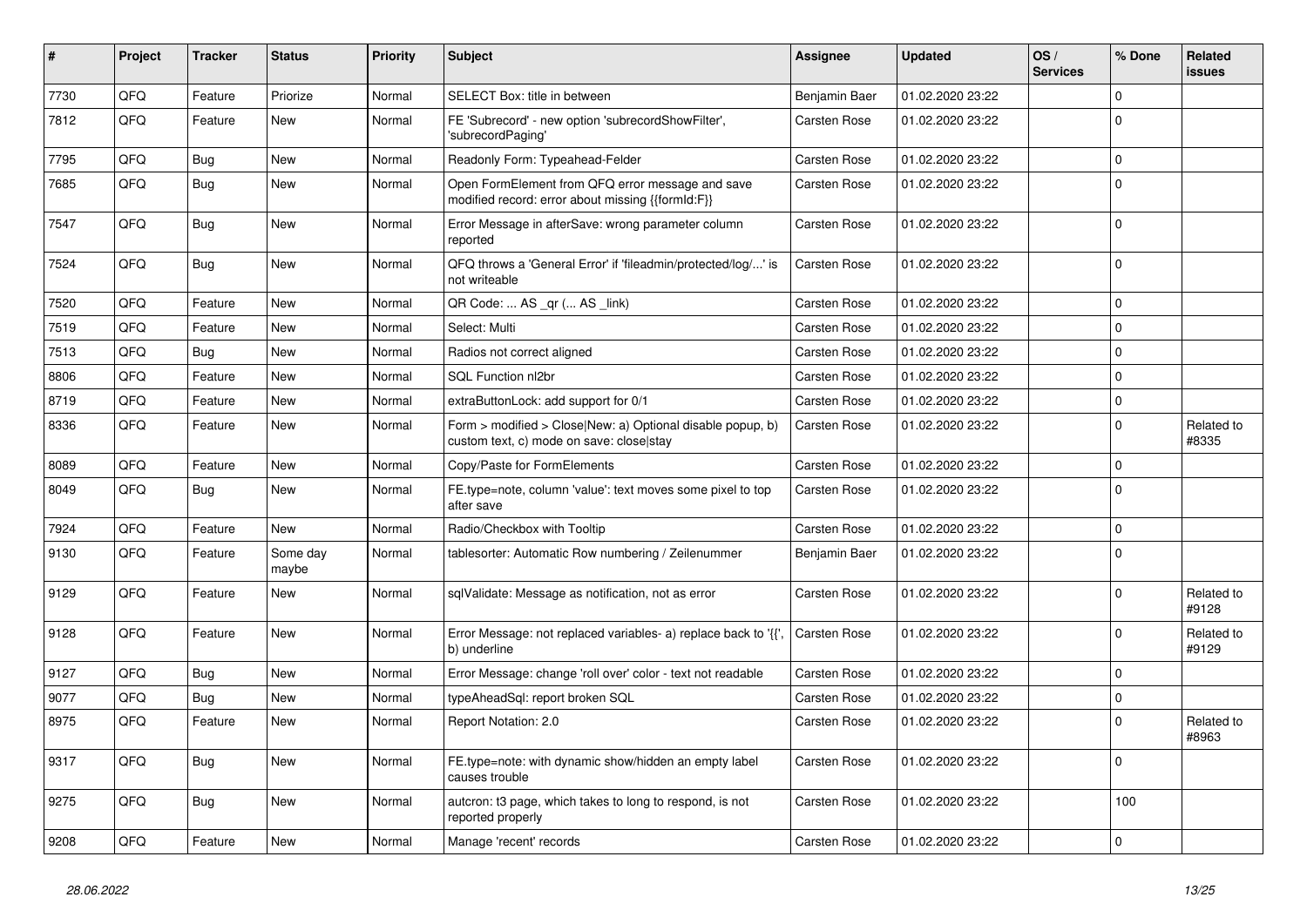| #     | Project | <b>Tracker</b> | <b>Status</b> | <b>Priority</b> | <b>Subject</b>                                                                           | Assignee            | <b>Updated</b>   | OS/<br><b>Services</b> | % Done      | Related<br>issues                                                    |
|-------|---------|----------------|---------------|-----------------|------------------------------------------------------------------------------------------|---------------------|------------------|------------------------|-------------|----------------------------------------------------------------------|
| 9177  | QFQ     | <b>Bug</b>     | <b>New</b>    | Normal          | Bug? QFQ tries to save an action FE, which has real existing<br>column name              | <b>Carsten Rose</b> | 01.02.2020 23:22 |                        | $\mathbf 0$ |                                                                      |
| 9136  | QFQ     | Feature        | New           | Normal          | Create ZIP files with dynamic PDFs                                                       | Carsten Rose        | 01.02.2020 23:22 |                        | $\Omega$    |                                                                      |
| 9537  | QFQ     | Feature        | New           | Normal          | FormEditor: Edit fieldset in FrontEnd                                                    | <b>Carsten Rose</b> | 01.02.2020 23:22 |                        | $\Omega$    |                                                                      |
| 9533  | QFQ     | <b>Bug</b>     | New           | Normal          | FE.type=upload: Check in 'beforeSave' if upload is given                                 | Carsten Rose        | 01.02.2020 23:22 |                        | $\Omega$    | Related to<br>#11523                                                 |
| 9352  | QFQ     | Feature        | <b>New</b>    | Normal          | FE 'Native' fire slaveld, sqlAfter, sqllns                                               | <b>Carsten Rose</b> | 01.02.2020 23:22 |                        | $\mathbf 0$ |                                                                      |
| 9811  | QFQ     | Feature        | New           | Normal          | Report: tag every n'th row                                                               | Carsten Rose        | 01.02.2020 23:22 |                        | $\mathbf 0$ |                                                                      |
| 9783  | QFQ     | Bug            | New           | Normal          | Email with special characters                                                            | Carsten Rose        | 01.02.2020 23:22 |                        | $\mathbf 0$ |                                                                      |
| 9781  | QFQ     | Feature        | <b>New</b>    | Normal          | Button: CSS class to make buttons smaller                                                | Carsten Rose        | 01.02.2020 23:22 |                        | $\mathbf 0$ |                                                                      |
| 9707  | QFQ     | Feature        | <b>New</b>    | Normal          | SIP security: encode pageld and check pageld on decode                                   | Carsten Rose        | 01.02.2020 23:22 |                        | $\mathbf 0$ |                                                                      |
| 9706  | QFQ     | Feature        | New           | Normal          | Multi File Upload (hidden template group)                                                | Carsten Rose        | 01.02.2020 23:22 |                        | $\Omega$    | Related to<br>#7521,<br>Related to<br>#5562,<br>Related to<br>#13330 |
| 9691  | QFQ     | <b>Bug</b>     | In Progress   | Normal          | Checkbox: dynamic update > readonly                                                      | Carsten Rose        | 01.02.2020 23:22 |                        | 50          | Related to<br>#9834                                                  |
| 10015 | QFQ     | Feature        | Priorize      | Normal          | Monospace in Textarea                                                                    | Carsten Rose        | 03.02.2020 13:40 |                        | $\mathbf 0$ |                                                                      |
| 10003 | QFQ     | Feature        | Priorize      | Normal          | fieldset: stronger visualize group                                                       | Benjamin Baer       | 12.02.2020 08:13 |                        | $\mathbf 0$ |                                                                      |
| 10115 | QFQ     | Feature        | New           | Normal          | TypeAhead: static list                                                                   | <b>Carsten Rose</b> | 26.02.2020 16:42 |                        | 100         |                                                                      |
| 10324 | QFQ     | Bug            | New           | Normal          | Excel Export mit Template funktioniert nur, wenn Template<br>vor uid kommt               |                     | 30.03.2020 11:20 |                        | 0           | Related to<br>#10257                                                 |
| 4050  | QFQ     | Feature        | <b>New</b>    | Normal          | sql.log: 1) FormElement ID which causes a specific action,<br>2) Result in the same row. | Carsten Rose        | 15.04.2020 11:35 |                        | $\mathbf 0$ | Related to<br>#5458                                                  |
| 10082 | QFQ     | <b>Bug</b>     | <b>New</b>    | Normal          | FE.type=SELECT - 'sanatize' Class                                                        | Carsten Rose        | 07.05.2020 09:36 |                        | $\Omega$    | Related to<br>#10081                                                 |
| 10119 | QFQ     | Feature        | <b>New</b>    | Normal          | Dropdown (selectlist) & Type Ahead: format and catagorize list                           | <b>Carsten Rose</b> | 07.05.2020 09:36 |                        | $\mathbf 0$ |                                                                      |
| 10124 | QFQ     | Feature        | Feedback      | Normal          | qfq AAI-Login                                                                            | Karin Niffeler      | 07.05.2020 09:36 |                        | $\mathbf 0$ |                                                                      |
| 10322 | QFQ     | <b>Bug</b>     | New           | Normal          | FormElement / Radio: missing column 'enum' >> FE not<br>reported                         | Carsten Rose        | 07.05.2020 09:37 |                        | $\mathbf 0$ |                                                                      |
| 10384 | QFQ     | Feature        | New           | Normal          | Parameter Exchange QFQ Instances                                                         |                     | 07.05.2020 09:38 |                        | $\mathbf 0$ |                                                                      |
| 10443 | QFQ     | Feature        | In Progress   | Normal          | Konzept _api / _live                                                                     | Carsten Rose        | 07.05.2020 09:39 |                        | $\mathbf 0$ |                                                                      |
| 5559  | QFQ     | <b>Bug</b>     | <b>New</b>    | Normal          | FE.type = Upload: 'accept' might contain variables                                       | Carsten Rose        | 11.05.2020 21:23 |                        | $\Omega$    |                                                                      |
| 10593 | QFQ     | Feature        | <b>New</b>    | Normal          | label2: text behind input element                                                        | Carsten Rose        | 16.05.2020 10:57 |                        | $\Omega$    |                                                                      |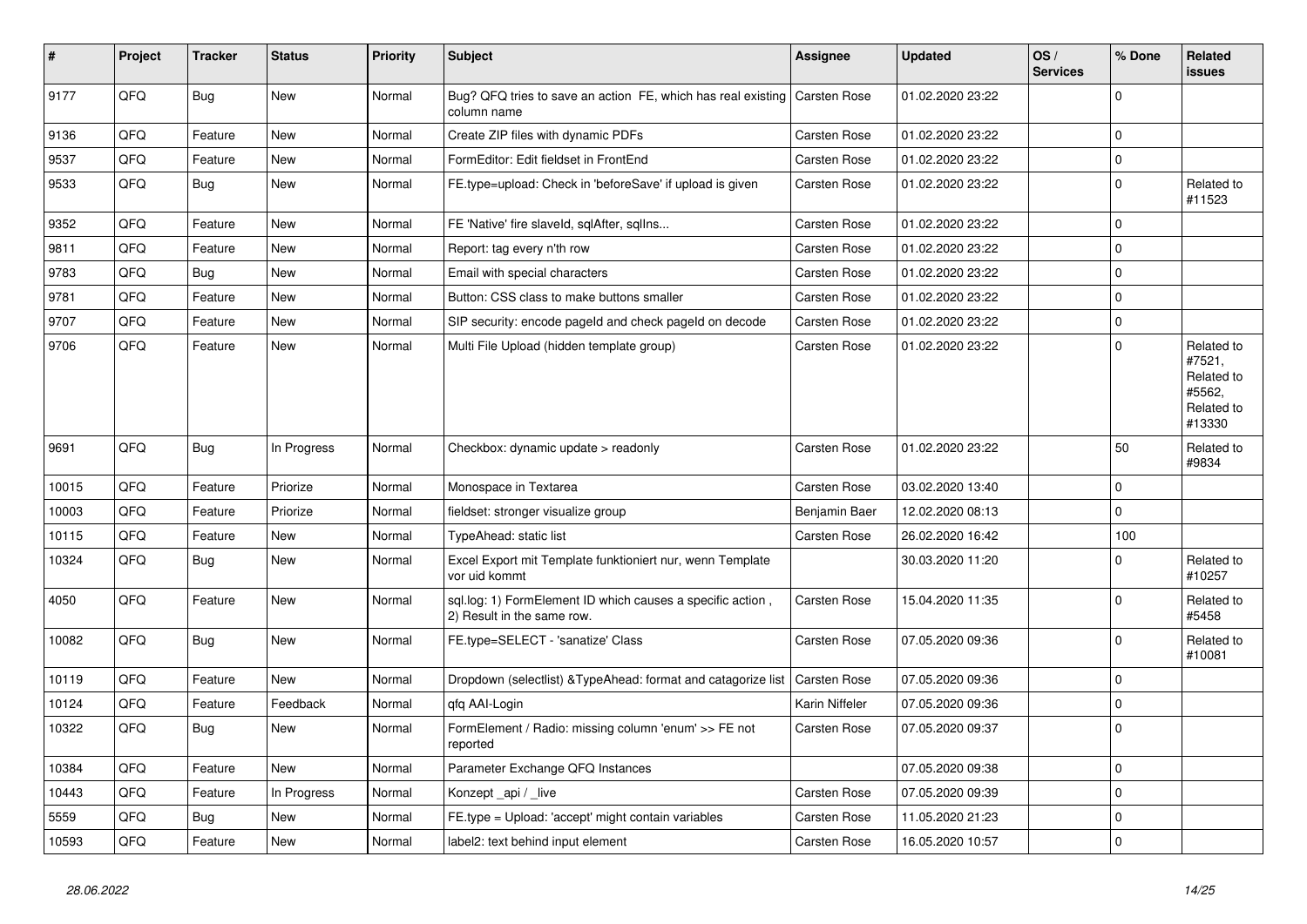| #     | <b>Project</b> | <b>Tracker</b> | <b>Status</b>     | <b>Priority</b> | <b>Subject</b>                                                                                     | Assignee            | <b>Updated</b>   | OS/<br><b>Services</b> | % Done      | Related<br>issues                                                    |
|-------|----------------|----------------|-------------------|-----------------|----------------------------------------------------------------------------------------------------|---------------------|------------------|------------------------|-------------|----------------------------------------------------------------------|
| 5345  | QFQ            | Feature        | New               | Normal          | Report: UPDATE / INSERT / DELETE statements should<br>trigger subqueries, depending on the result. | <b>Carsten Rose</b> | 27.05.2020 16:11 |                        | $\Omega$    |                                                                      |
| 10658 | QFQ            | Bug            | New               | Normal          | processReadOnly broken                                                                             | <b>Carsten Rose</b> | 27.05.2020 17:55 |                        | $\mathbf 0$ |                                                                      |
| 10005 | QFQ            | Feature        | Priorize          | Normal          | Report / special column name:  AS _calendar                                                        | Carsten Rose        | 03.06.2020 17:28 |                        | $\Omega$    |                                                                      |
| 10738 | QFQ            | Feature        | Some day<br>maybe | Normal          | CORS headers for external API requests                                                             |                     | 10.06.2020 14:00 |                        | $\mathbf 0$ |                                                                      |
| 3432  | QFQ            | Feature        | New               | Normal          | subrecord: dynamicUpdate                                                                           | Carsten Rose        | 11.06.2020 21:10 |                        | $\Omega$    | Related to<br>#5691                                                  |
| 10763 | QFQ            | Feature        | New               | Normal          | form accessed and submitted despite logout?                                                        |                     | 16.06.2020 11:43 |                        | $\mathbf 0$ |                                                                      |
| 10819 | QFQ            | Feature        | New               | Normal          | Persistent SIP - second try                                                                        | Carsten Rose        | 29.06.2020 23:02 |                        | $\Omega$    | Related to<br>#6261                                                  |
| 10874 | QFQ            | Feature        | <b>New</b>        | Normal          | Erstellen eines Foreign Keys in der Tabelle "FormElement"                                          |                     | 13.07.2020 10:11 |                        | $\Omega$    |                                                                      |
| 10890 | QFQ            | Bug            | New               | Normal          | AutoCron hangs                                                                                     |                     | 20.07.2020 13:56 |                        | $\Omega$    |                                                                      |
| 10976 | QFQ            | Feature        | New               | Normal          | Excel Export Verbesserungen                                                                        | Carsten Rose        | 06.08.2020 10:56 |                        | $\Omega$    |                                                                      |
| 10996 | QFQ            | Feature        | New               | Normal          | Download video via sip: no seek                                                                    | Carsten Rose        | 12.08.2020 14:18 |                        | $\mathbf 0$ |                                                                      |
| 11080 | QFQ            | Feature        | New               | Normal          | Send MQTT messages                                                                                 | <b>Carsten Rose</b> | 29.08.2020 19:49 |                        | $\Omega$    |                                                                      |
| 11076 | QFQ            | Feature        | In Progress       | Normal          | SELECT  AS _websocket                                                                              | Carsten Rose        | 30.08.2020 17:49 |                        | $\mathbf 0$ |                                                                      |
| 11195 | QFQ            | <b>Bug</b>     | <b>New</b>        | Low             | Dynamic Update: Note not updated if new text is empty<br>(v20.4)                                   |                     | 25.09.2020 11:14 |                        | $\Omega$    |                                                                      |
| 11239 | QFQ            | Bug            | New               | Normal          | Radiobutton (plain): horizontales Rendern abhängig vom<br>Datentyp in der Datenbank                | <b>Carsten Rose</b> | 30.09.2020 18:37 |                        | $\Omega$    |                                                                      |
| 11504 | QFQ            | Feature        | New               | Normal          | Dynamic Update: Button text update for 'Save',' Close' &<br>'Delete'                               | <b>Carsten Rose</b> | 12.11.2020 23:44 |                        | $\mathbf 0$ |                                                                      |
| 10759 | QFQ            | Bug            | New               | Normal          | emptyMeansNull - Feld falsch aktualisiert                                                          |                     | 12.11.2020 23:45 |                        | $\Omega$    |                                                                      |
| 10937 | QFQ            | <b>Bug</b>     | New               | Normal          | Fehler mit abhängigen Select- Feldern beim Positionieren                                           | Carsten Rose        | 12.11.2020 23:45 |                        | $\Omega$    |                                                                      |
| 10704 | QFQ            | Bug            | New               | Normal          | wkhtml problem rendering fullCalendar.js / fabric.js >><br>successor: puppeteer                    | <b>Carsten Rose</b> | 12.11.2020 23:45 |                        | $\Omega$    | Related to<br>#5024,<br>Related to<br>#4650,<br>Related to<br>#10715 |
| 10588 | QFQ            | Bug            | New               | Normal          | typeahed Tag: Doku anpassen                                                                        | <b>Carsten Rose</b> | 12.11.2020 23:45 |                        | $\Omega$    |                                                                      |
| 11522 | QFQ            | <b>Bug</b>     | <b>New</b>        | Normal          | Aus/Einblenden von Reitern                                                                         |                     | 13.11.2020 14:58 |                        | $\Omega$    |                                                                      |
| 11523 | QFQ            | Feature        | New               | Normal          | Mit dynamic Update erkennen, ob Upload gemacht wurde                                               | Carsten Rose        | 13.11.2020 15:07 |                        | $\Omega$    | Related to<br>#9533                                                  |
| 11535 | QFQ            | Feature        | New               | Normal          | Ability to create SQL columns in frontend QFQ forms                                                |                     | 17.11.2020 12:11 |                        | $\mathbf 0$ |                                                                      |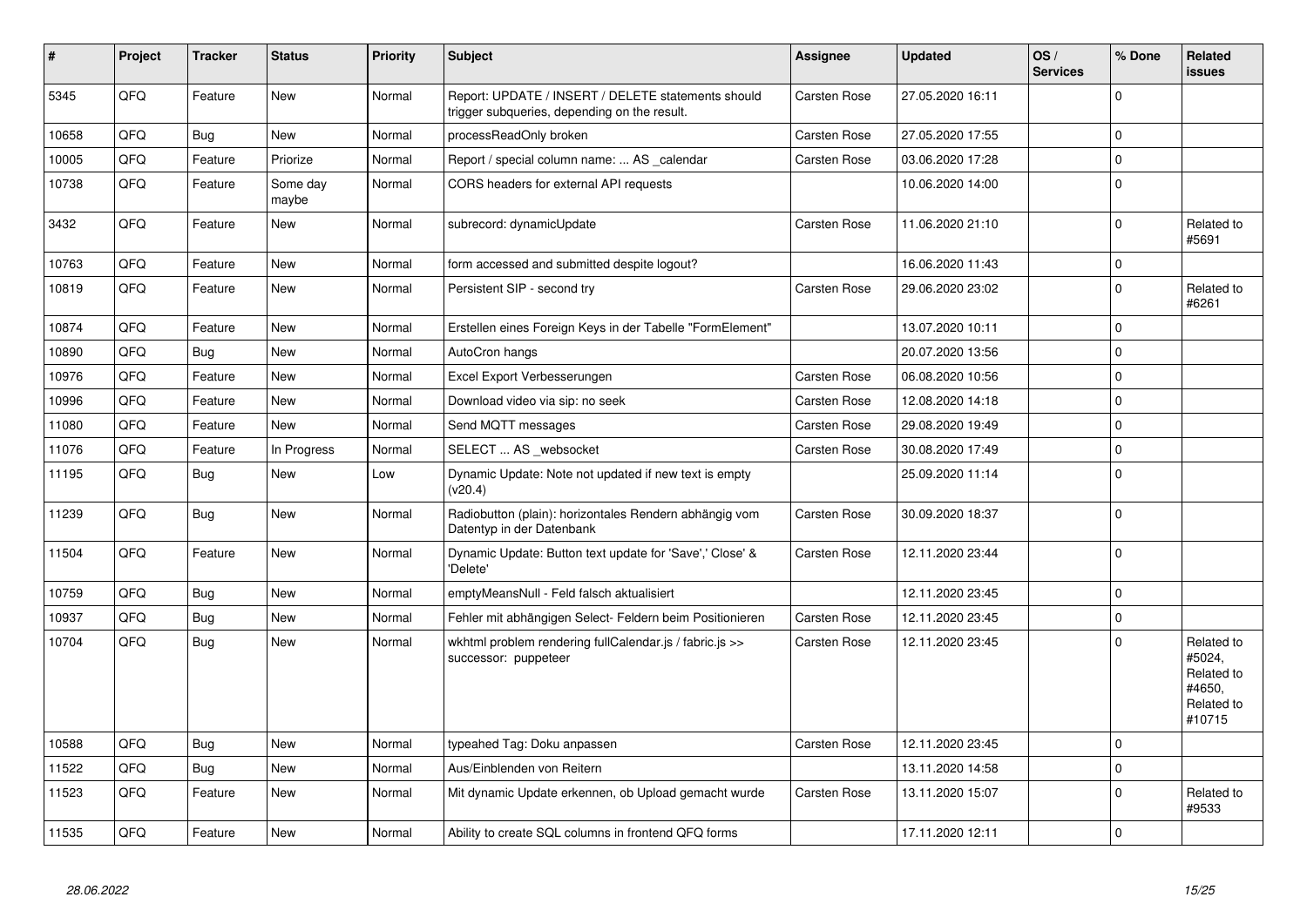| #     | Project | <b>Tracker</b> | <b>Status</b>     | <b>Priority</b> | Subject                                                                                              | <b>Assignee</b>     | <b>Updated</b>   | OS/<br><b>Services</b> | % Done              | Related<br>issues    |
|-------|---------|----------------|-------------------|-----------------|------------------------------------------------------------------------------------------------------|---------------------|------------------|------------------------|---------------------|----------------------|
| 11534 | QFQ     | Feature        | New               | Normal          | Report: Action on selected rows - Table batchprocessing<br>feature                                   |                     | 18.11.2020 08:15 |                        | $\mathbf 0$         |                      |
| 11695 | QFQ     | <b>Bug</b>     | New               | Normal          | MultiForm required FE Error                                                                          | Carsten Rose        | 04.12.2020 13:34 |                        | 0                   |                      |
| 11715 | QFQ     | <b>Bug</b>     | New               | Normal          | acceptZeroAsRequired and requiredOffButMark do not<br>coincide                                       |                     | 08.12.2020 12:13 |                        | 0                   |                      |
| 11716 | QFQ     | Feature        | <b>New</b>        | Normal          | Form an beliebiger Stelle im Report anzeigen                                                         |                     | 09.12.2020 09:47 |                        | $\mathbf 0$         |                      |
| 11752 | QFQ     | Bug            | New               | Normal          | checkbox renders multiple input elements with same name                                              | <b>Carsten Rose</b> | 17.12.2020 14:58 |                        | 0                   | Related to<br>#11750 |
| 11775 | QFQ     | Feature        | New               | Normal          | Subrecord Tooltip pro Feld                                                                           | <b>Carsten Rose</b> | 18.12.2020 15:22 |                        | $\mathbf 0$         | Related to<br>#11955 |
| 5695  | QFQ     | Feature        | In Progress       | Normal          | Multiform                                                                                            | Carsten Rose        | 02.01.2021 18:38 |                        | $\mathbf 0$         |                      |
| 9126  | QFQ     | Bug            | Some day<br>maybe | Normal          | hidden Form elements are present in page source                                                      |                     | 02.01.2021 18:41 |                        | 0                   |                      |
| 9281  | QFQ     | Bug            | Some day<br>maybe | Normal          | Allow STRICT_TRANS_TABLES                                                                            | <b>Carsten Rose</b> | 02.01.2021 18:43 |                        | 0                   |                      |
| 3880  | QFQ     | Feature        | Some day<br>maybe | Normal          | Form 'Form': anlegen einer Tabelle                                                                   |                     | 14.01.2021 10:12 |                        | 0                   |                      |
| 7229  | QFQ     | Feature        | Some day<br>maybe | Normal          | New FormElement.type: Button                                                                         |                     | 01.02.2021 12:32 |                        | 0                   |                      |
| 9958  | QFQ     | Bug            | Priorize          | Normal          | Broken subrecord query: no error message                                                             | <b>Carsten Rose</b> | 05.02.2021 15:15 |                        | 0                   |                      |
| 12023 | QFQ     | Feature        | New               | Normal          | MySQL Stored Precdure: QDECODESPECIALCHAR()                                                          | Carsten Rose        | 16.02.2021 11:16 |                        | 0                   | Related to<br>#12022 |
| 12038 | QFQ     | Feature        | New               | Normal          | a) STORE_VAR: filenameOnlyStripUniq, b) SP:<br>QSTRIPUNIQ()                                          |                     | 17.02.2021 23:55 |                        | 0                   |                      |
| 12024 | QFQ     | Feature        | New               | Normal          | Excel Export: text columns by default decode<br>htmlspeciachar()                                     | <b>Carsten Rose</b> | 17.02.2021 23:55 |                        | $\mathbf 0$         | Related to<br>#12022 |
| 12039 | QFQ     | Feature        | New               | Normal          | Missing htmlSpecialChar() in pre processing on form submit                                           |                     | 18.02.2021 00:09 |                        | 0                   | Related to<br>#14320 |
| 12040 | QFQ     | <b>Bug</b>     | New               | Normal          | FE Mode 'hidden' für zwei FEs auf einer Zeile                                                        | Carsten Rose        | 18.02.2021 10:13 |                        | $\mathbf 0$         |                      |
| 12045 | QFQ     | Bug            | New               | Normal          | templateGroup afterSave FE: Aufruf ohne<br>sqlHonorFormElements funktioniert nicht                   | Carsten Rose        | 18.02.2021 16:33 |                        | 0                   |                      |
| 8187  | QFQ     | Feature        | New               | Normal          | Subrecord: enable/hide new button - make new/edit/delete<br>customizeable.                           | Carsten Rose        | 06.03.2021 18:44 |                        | $\mathbf 0$         | Related to<br>#11326 |
| 3864  | QFQ     | Feature        | New               | Normal          | Encrypt / decrypt field                                                                              | Carsten Rose        | 08.03.2021 18:08 |                        | 0                   |                      |
| 12133 | QFQ     | <b>Bug</b>     | New               | Normal          | NPM, phpSpreadSheet aktualisieren                                                                    | Carsten Rose        | 15.03.2021 09:04 |                        | 0                   |                      |
| 12146 | QFQ     | Feature        | New               | Normal          | Autocron Job: Anzeigen wann der naechste Job ausgefuehrt<br>wird, resp das er nicht ausgefuehrt wird | Carsten Rose        | 15.03.2021 15:23 |                        | 0                   |                      |
| 11516 | QFG     | Feature        | New               | Normal          | Multi Page Form (Previous/Next Buttons)                                                              | Carsten Rose        | 16.03.2021 17:52 |                        | $\mathsf{O}\xspace$ |                      |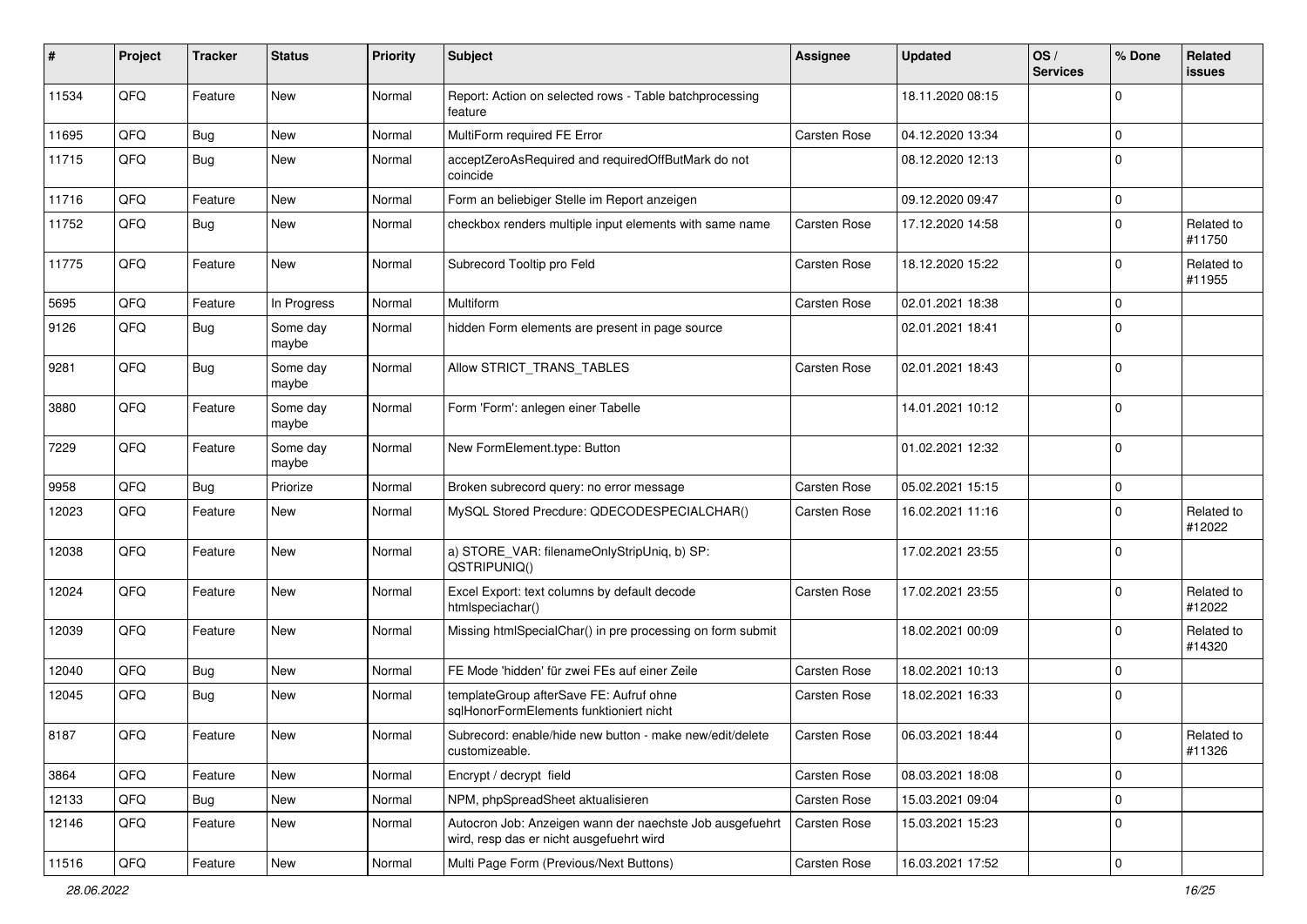| #     | Project | <b>Tracker</b> | <b>Status</b>     | <b>Priority</b> | <b>Subject</b>                                                                                             | <b>Assignee</b>                                        | <b>Updated</b>   | OS/<br><b>Services</b> | % Done      | Related<br>issues                             |                      |
|-------|---------|----------------|-------------------|-----------------|------------------------------------------------------------------------------------------------------------|--------------------------------------------------------|------------------|------------------------|-------------|-----------------------------------------------|----------------------|
| 8217  | QFQ     | Feature        | <b>New</b>        | Normal          | if-elseif-else construct                                                                                   | Carsten Rose                                           | 16.03.2021 18:41 |                        | $\Omega$    | Related to<br>#10716                          |                      |
| 10714 | QFQ     | Feature        | New               | Normal          | multi Table Form                                                                                           | Carsten Rose                                           | 16.03.2021 18:44 |                        | $\mathbf 0$ |                                               |                      |
| 12187 | QFQ     | Bug            | New               | Normal          | Trigger FormAsFile() via Report: probably problem with multi<br>DB setup                                   | Carsten Rose                                           | 20.03.2021 21:20 |                        | $\Omega$    |                                               |                      |
| 11347 | QFQ     | Bug            | Feedback          | Normal          | If Bedingungen funktionieren nicht korrekt                                                                 | Christoph Fuchs                                        | 21.03.2021 20:37 |                        | $\mathbf 0$ |                                               |                      |
| 10080 | QFQ     | Feature        | New               | Normal          | Popup on 'save' / 'close': configure dialog (answer<br>yes/no/cancle/)                                     | Carsten Rose                                           | 28.03.2021 20:52 |                        | $\mathbf 0$ | Is duplicate<br>of #12262                     |                      |
| 12330 | QFQ     | Feature        | <b>New</b>        | Normal          | Copy to input field / text area / TinyMCE                                                                  | Carsten Rose                                           | 07.04.2021 09:01 |                        | $\mathbf 0$ |                                               |                      |
| 12135 | QFQ     | Feature        | New               | Normal          | Subrecord: Notiz                                                                                           |                                                        | 24.04.2021 16:58 |                        | $\mathbf 0$ |                                               |                      |
| 7278  | QFQ     | Feature        | Some day<br>maybe | Normal          | Form: Wert vordefinieren der immer gesetzt wird                                                            |                                                        | 02.05.2021 09:27 |                        | $\Omega$    |                                               |                      |
| 12156 | QFQ     | Feature        | New               | Normal          | Form: Optional disable 'leave page'                                                                        |                                                        | 03.05.2021 20:45 |                        | $\mathbf 0$ |                                               |                      |
| 12162 | QFQ     | Feature        | New               | Normal          | FE.type=sendmail: personalized mailing (several mails) via<br>template                                     | <b>Carsten Rose</b>                                    | 03.05.2021 20:45 |                        | $\Omega$    |                                               |                      |
| 12109 | QFQ     | Feature        | <b>New</b>        | Normal          | Donwload Link: Plain, SIP, Persistent Link, Peristent SIP -<br>new notation                                | Carsten Rose                                           | 03.05.2021 20:45 |                        | $\Omega$    | Related to<br>#12085                          |                      |
| 12480 | QFQ     | Feature        | <b>New</b>        | Normal          | If QFQ upgrade is running, block further request                                                           | Carsten Rose                                           | 03.05.2021 20:45 |                        | $\mathbf 0$ |                                               |                      |
| 12477 | QFQ     | Feature        | New               | Normal          | Support for refactoring: Form, FormElement, diverse<br>Tabellen/Spalten, tt-content Records                | Carsten Rose                                           | 03.05.2021 20:45 |                        | $\Omega$    |                                               |                      |
| 12474 | QFQ     | Feature        | <b>New</b>        | Normal          | Check BaseConfigURL if it is given and the the last char is '/'                                            | Carsten Rose                                           | 03.05.2021 20:45 |                        | $\mathbf 0$ |                                               |                      |
| 12413 | QFQ     | Feature        | New               | Normal          | STORE_TYPO3: enhance for {{be_users.email:T}},<br>{{fe_users.email:T}}                                     | Carsten Rose                                           | 03.05.2021 20:45 |                        | $\Omega$    | Related to<br>#12412,<br>Related to<br>#10012 |                      |
| 12400 | QFQ     | Feature        | <b>New</b>        | Normal          | Tutorial ist in QFQ Doku, Wird in der Suche gefunden, es gibt<br>aber kein Menupunkt - Inhalt ueberpruefen | <b>Carsten Rose</b>                                    | 03.05.2021 20:45 |                        | $\mathbf 0$ |                                               |                      |
| 12269 | QFQ     | Feature        | <b>New</b>        | Normal          | 2FA - Login                                                                                                | Carsten Rose                                           | 03.05.2021 20:45 |                        | $\mathbf 0$ |                                               |                      |
| 4194  | QFQ     | Feature        | In Progress       | Normal          | Bootstrap 4 ist jetzt offiziel                                                                             |                                                        | 03.05.2021 20:47 |                        | 0           | Related to<br>#10114                          |                      |
| 11747 | QFQ     | Feature        | <b>New</b>        | Normal          | Maintenance Page with Redirect                                                                             | Carsten Rose                                           | 03.05.2021 20:47 |                        | $\mathbf 0$ | Related to<br>#11741                          |                      |
| 11955 | QFQ     | Feature        | New               | Normal          | subrecord: new title option to set <th> attributes - e.g. to<br/>customize tablesorter options.</th>       | attributes - e.g. to<br>customize tablesorter options. | Carsten Rose     | 03.05.2021 20:47       |             | $\mathbf 0$                                   | Related to<br>#11775 |
| 11668 | QFQ     | Bug            | New               | Normal          | Play function.sql - problem with mysql                                                                     | Carsten Rose                                           | 03.05.2021 20:48 |                        | 0           |                                               |                      |
| 11667 | QFQ     | <b>Bug</b>     | New               | Normal          | MySQL mariadb-server-10.3: Incorrect datetime value                                                        | Carsten Rose                                           | 03.05.2021 20:48 |                        | $\mathbf 0$ |                                               |                      |
| 12163 | QFQ     | Feature        | New               | Normal          | Checkbox: table wrap                                                                                       | Carsten Rose                                           | 03.05.2021 20:51 |                        | $\mathbf 0$ |                                               |                      |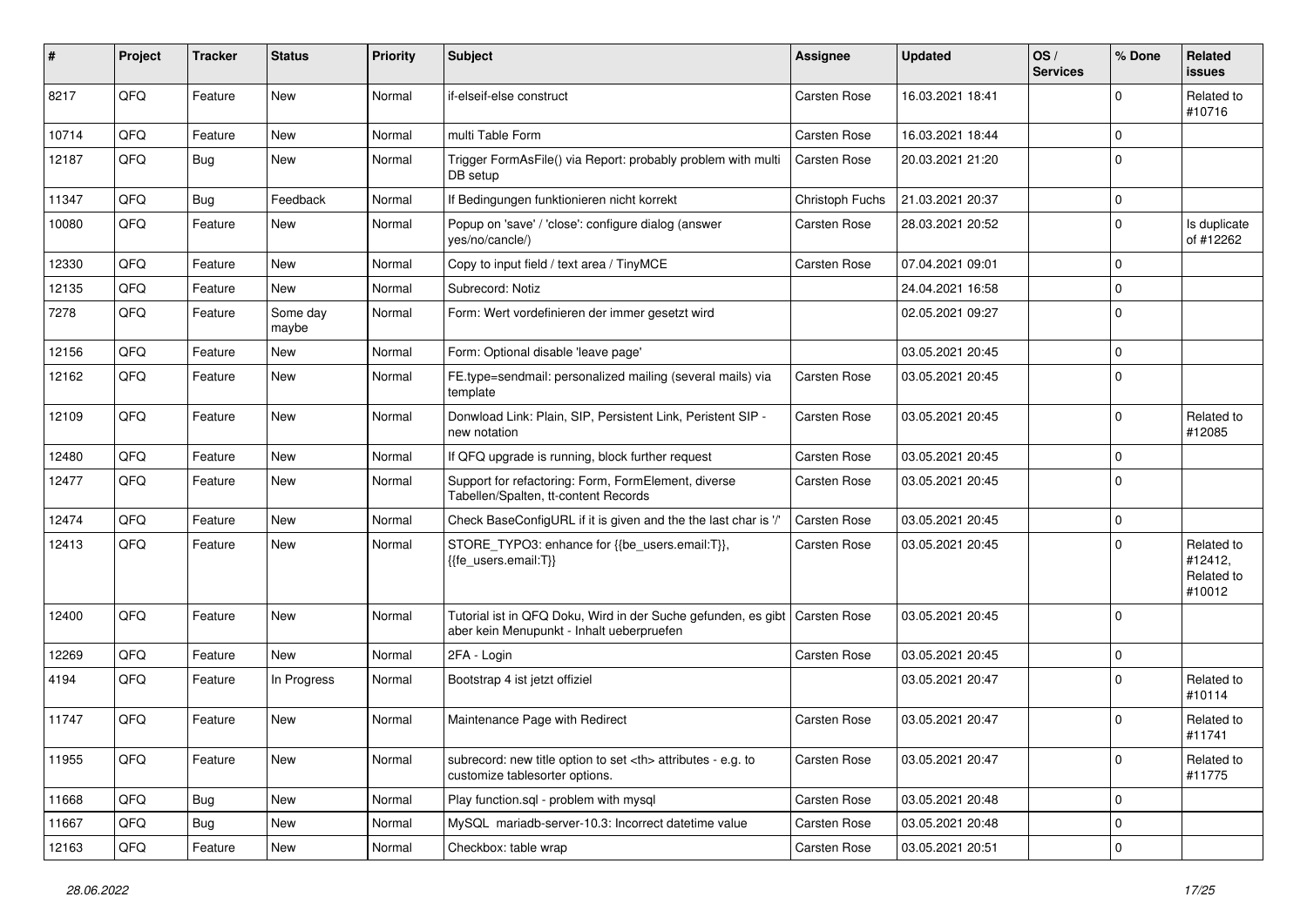| #     | Project | <b>Tracker</b> | <b>Status</b>     | <b>Priority</b> | <b>Subject</b>                                                                                         | Assignee            | <b>Updated</b>   | OS/<br><b>Services</b> | % Done      | Related<br><b>issues</b>                     |
|-------|---------|----------------|-------------------|-----------------|--------------------------------------------------------------------------------------------------------|---------------------|------------------|------------------------|-------------|----------------------------------------------|
| 12119 | QFQ     | Feature        | <b>New</b>        | Normal          | AS paged: error message missing if there ist no 'r' argument.                                          | Carsten Rose        | 03.05.2021 20:51 |                        | $\Omega$    |                                              |
| 10345 | QFQ     | Feature        | New               | Normal          | Templates - Patterns QFQ Style                                                                         |                     | 03.05.2021 21:01 |                        | $\Omega$    | Related to<br>#10713                         |
| 10766 | QFQ     | <b>Bug</b>     | <b>New</b>        | High            | Radiobutton / parameter.buttonClass=btn-default: dynamic<br>update                                     |                     | 03.05.2021 21:12 |                        | $\Omega$    | Related to<br>#11237                         |
| 10640 | QFQ     | Bug            | <b>New</b>        | High            | TypeAhead Tag: FE editierbar trotz readOnly                                                            | <b>Carsten Rose</b> | 03.05.2021 21:12 |                        | $\mathbf 0$ |                                              |
| 10508 | QFQ     | <b>Bug</b>     | <b>New</b>        | High            | Multi Form broken on Multi DB Instance                                                                 | Carsten Rose        | 03.05.2021 21:12 |                        | $\Omega$    |                                              |
| 10506 | QFQ     | <b>Bug</b>     | <b>New</b>        | High            | Template Group broken on MultiDB instance                                                              | Carsten Rose        | 03.05.2021 21:12 |                        | $\Omega$    | Related to<br>#10505                         |
| 10081 | QFQ     | <b>Bug</b>     | <b>New</b>        | High            | Stale record lock after 'forbidden' character                                                          | Carsten Rose        | 03.05.2021 21:12 |                        | $\Omega$    | Related to<br>#10082.<br>Related to<br>#9789 |
| 11850 | QFQ     | Feature        | <b>New</b>        | Urgent          | Wizard Form: basierend auf einer Tabelle eine Form<br>anlegen.                                         |                     | 03.05.2021 21:12 |                        | $\Omega$    | Blocked by<br>#8082                          |
| 12468 | QFQ     | <b>Bug</b>     | <b>New</b>        | Urgent          | Form: update Form.title after save                                                                     | Carsten Rose        | 03.05.2021 21:12 |                        | $\Omega$    |                                              |
| 11237 | QFQ     | Bug            | New               | High            | Radiobutton / parameter.buttonClass= btn-default - kein dirty<br>Trigger                               | Benjamin Baer       | 03.05.2021 21:12 |                        | $\Omega$    | Related to<br>#10766                         |
| 11057 | QFQ     | <b>Bug</b>     | <b>New</b>        | High            | Checkboxes ohne span.checkmark im Report werden<br>ausgeblendet                                        | Benjamin Baer       | 03.05.2021 21:12 |                        | $\Omega$    | Related to<br>#11039                         |
| 880   | QFQ     | Feature        | Some day<br>maybe | Urgent          | Security: PHP, SQL Injection, XSS                                                                      |                     | 03.05.2021 21:14 |                        | $\Omega$    | Related to<br>#14320                         |
| 3848  | QFQ     | Feature        | Some day<br>maybe | High            | Antivirus check fuer Upload files in qfq?                                                              | Carsten Rose        | 03.05.2021 21:14 |                        | $\Omega$    | Related to<br>#4131                          |
| 3727  | QFQ     | Feature        | <b>New</b>        | High            | Security: Session Hijacking erschweren                                                                 | Carsten Rose        | 03.05.2021 21:14 |                        | $\Omega$    |                                              |
| 3570  | QFQ     | <b>Bug</b>     | Some day<br>maybe | High            | Formular mit prmitnew permitEdit=Always wird nicht<br>aufgerufen (ist leer)                            | Carsten Rose        | 03.05.2021 21:14 |                        | $\Omega$    |                                              |
| 3109  | QFQ     | <b>Bug</b>     | Some day<br>maybe | High            | RealUrl: Links werden nicht korrekt gerendert                                                          | Carsten Rose        | 03.05.2021 21:14 |                        | $\Omega$    |                                              |
| 3061  | QFQ     | <b>Bug</b>     | Some day<br>maybe | High            | winstitute: mysql connection durcheinander - nmhp17<br>(ag7)/QFQ arbeitet mit DB/Tabellen von biostat. | Carsten Rose        | 03.05.2021 21:14 |                        | $\Omega$    |                                              |
| 7650  | QFQ     | Bug            | New               | High            | Optional do not show 'required' sign on FormElement                                                    | Carsten Rose        | 03.05.2021 21:14 |                        | $\mathbf 0$ |                                              |
| 5715  | QFQ     | Feature        | New               | High            | PDF Caching                                                                                            | Carsten Rose        | 03.05.2021 21:14 |                        | $\Omega$    | Related to<br>#5851,<br>Related to<br>#6357  |
| 5459  | QFQ     | <b>Bug</b>     | <b>New</b>        | High            | Multi DB: spread system tables between 'QFQ' and 'Data'-DB                                             | Carsten Rose        | 03.05.2021 21:14 |                        | $\Omega$    | Related to<br>#4720                          |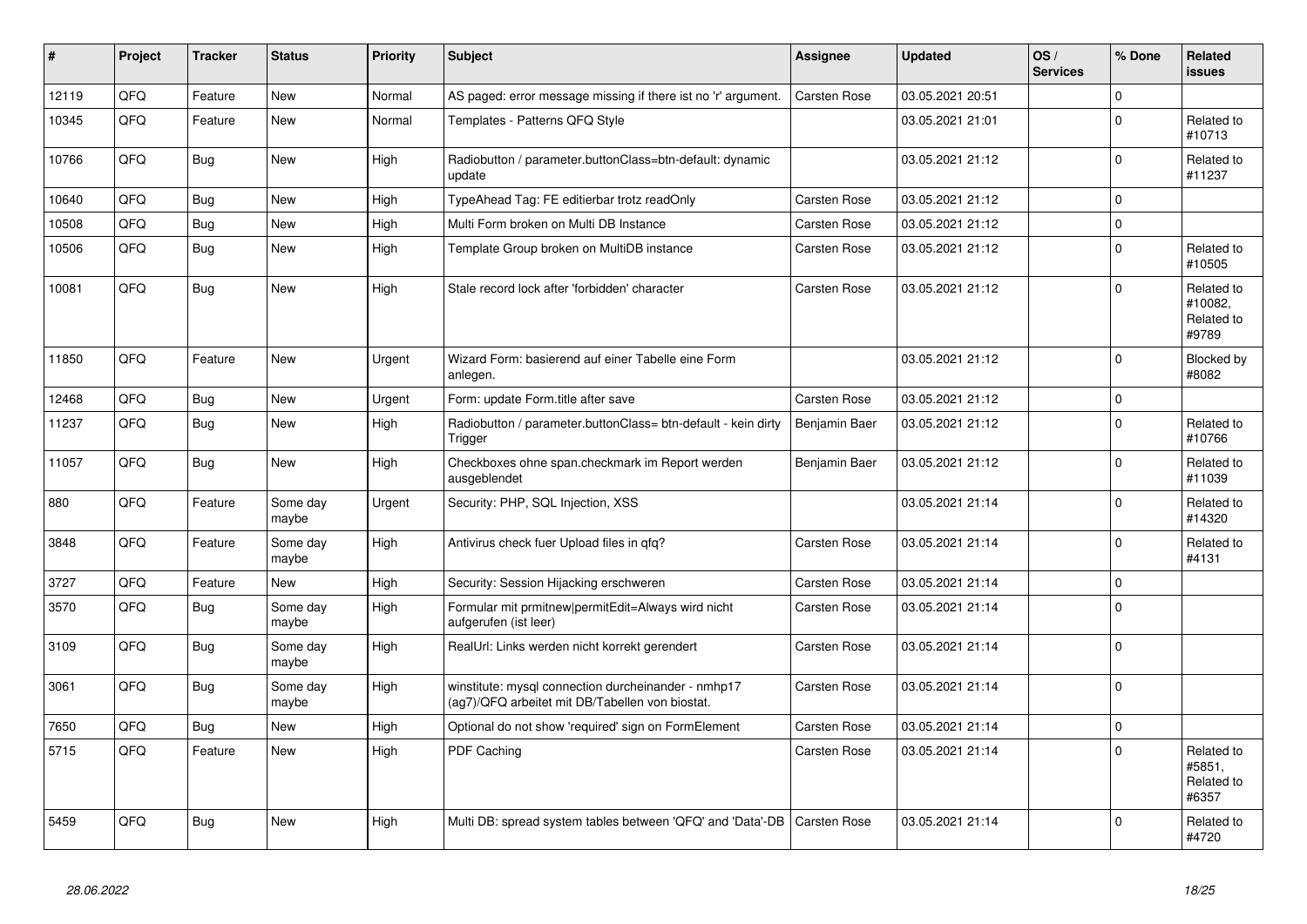| #     | Project | <b>Tracker</b> | <b>Status</b>     | <b>Priority</b> | <b>Subject</b>                                                                               | <b>Assignee</b>     | <b>Updated</b>   | OS/<br><b>Services</b> | % Done      | Related<br>issues         |
|-------|---------|----------------|-------------------|-----------------|----------------------------------------------------------------------------------------------|---------------------|------------------|------------------------|-------------|---------------------------|
| 5221  | QFQ     | Bug            | New               | High            | Download Dialog: Bleibt stehen in FF wenn Datei<br>automatisch gespeichert wird.             | <b>Carsten Rose</b> | 03.05.2021 21:14 |                        | 0           |                           |
| 4279  | QFQ     | <b>Bug</b>     | Some day<br>maybe | High            | config.linkVars lost                                                                         | <b>Carsten Rose</b> | 03.05.2021 21:14 |                        | $\mathbf 0$ |                           |
| 4258  | QFQ     | Feature        | Some day<br>maybe | High            | <b>System Defaults: Forms</b>                                                                | Carsten Rose        | 03.05.2021 21:14 |                        | $\mathbf 0$ |                           |
| 3990  | QFQ     | Feature        | Some day<br>maybe | High            | custom class definition: add space automatically                                             | Carsten Rose        | 03.05.2021 21:14 |                        | $\mathbf 0$ |                           |
| 3967  | QFQ     | Feature        | Some day<br>maybe | High            | Report: Checkbox, Radio, Dropdown, Input welches ohne<br>Submit funktioniert - 'Inline-Form' | <b>Carsten Rose</b> | 03.05.2021 21:14 |                        | $\mathbf 0$ |                           |
| 8962  | QFQ     | Feature        | New               | High            | allow for form fields with identical names                                                   | <b>Carsten Rose</b> | 03.05.2021 21:14 |                        | $\mathbf 0$ |                           |
| 8668  | QFQ     | Bug            | New               | High            | Pill disabled: dyamic mode 'hidden' not respected - FE is still<br>required                  | Carsten Rose        | 03.05.2021 21:14 |                        | 0           |                           |
| 8431  | QFQ     | <b>Bug</b>     | New               | High            | autocron.php with wrong path                                                                 | <b>Carsten Rose</b> | 03.05.2021 21:14 |                        | 0           |                           |
| 8083  | QFQ     | <b>Bug</b>     | New               | High            | FormEditor: primary table list does not respect<br>'indexDb={{indexData:Y}}'                 | Carsten Rose        | 03.05.2021 21:14 |                        | $\Omega$    | Has<br>duplicate<br>#6678 |
| 7899  | QFQ     | <b>Bug</b>     | New               | High            | Fe.type=password / retype / required: always complain about<br>missing value                 | <b>Carsten Rose</b> | 03.05.2021 21:14 |                        | $\Omega$    |                           |
| 7850  | QFQ     | Feature        | New               | High            | Upload records: non 'pathFileName' column                                                    | <b>Carsten Rose</b> | 03.05.2021 21:14 |                        | $\mathbf 0$ |                           |
| 9534  | QFQ     | Bug            | Priorize          | Urgent          | FE.type=upload: 'Unknown Mode: ID"                                                           | Carsten Rose        | 03.05.2021 21:14 |                        | $\mathbf 0$ | Related to<br>#9532       |
| 9173  | QFQ     | Bug            | Priorize          | Urgent          | Stale Record Lock: Firefox                                                                   | Carsten Rose        | 03.05.2021 21:14 |                        | 0           | Related to<br>#9789       |
| 9548  | QFQ     | Feature        | Feedback          | High            | FormElement: Pattern mismatch - optional report only on<br>focus lost                        | Benjamin Baer       | 03.05.2021 21:14 |                        | 0           |                           |
| 9517  | QFQ     | Feature        | In Progress       | High            | Input multiple tags with typeahead                                                           | <b>Carsten Rose</b> | 03.05.2021 21:14 |                        | 40          | Related to<br>#10150      |
| 12465 | QFQ     | Feature        | <b>New</b>        | Normal          | QFQ Function: use in FE to fill StoreRecord                                                  | <b>Carsten Rose</b> | 05.05.2021 21:58 |                        | $\mathbf 0$ |                           |
| 12504 | QFQ     | Feature        | Priorize          | Normal          | sql.log: report fe.id                                                                        | <b>Carsten Rose</b> | 05.05.2021 22:09 |                        | $\mathbf 0$ |                           |
| 12503 | QFQ     | Feature        | Priorize          | Normal          | Detect dangerous UPDATE statement with missing WHERE                                         | <b>Carsten Rose</b> | 05.05.2021 22:09 |                        | $\mathbf 0$ |                           |
| 11320 | QFQ     | Feature        | Priorize          | Normal          | Typo3 Version 10 support                                                                     | Carsten Rose        | 05.05.2021 22:09 |                        | $\Omega$    |                           |
| 9394  | QFQ     | Feature        | Priorize          | Normal          | REST: allow for non numerical ids in get requests                                            | Carsten Rose        | 05.05.2021 22:10 |                        | $\mathbf 0$ |                           |
| 8963  | QFQ     | Feature        | Priorize          | Normal          | Setting values in a store: flexible way                                                      | Carsten Rose        | 05.05.2021 22:10 |                        | $\mathbf 0$ | Related to<br>#8975       |
| 3867  | QFQ     | Feature        | Priorize          | Normal          | Readonly Formular: Template Groups add/delete ausbeldnen                                     | Carsten Rose        | 05.05.2021 22:12 |                        | $\mathbf 0$ |                           |
| 8044  | QFQ     | Feature        | Priorize          | Normal          | Transaction: a) Form, b) Report                                                              | Carsten Rose        | 05.05.2021 22:14 |                        | 0           | Related to<br>#8043       |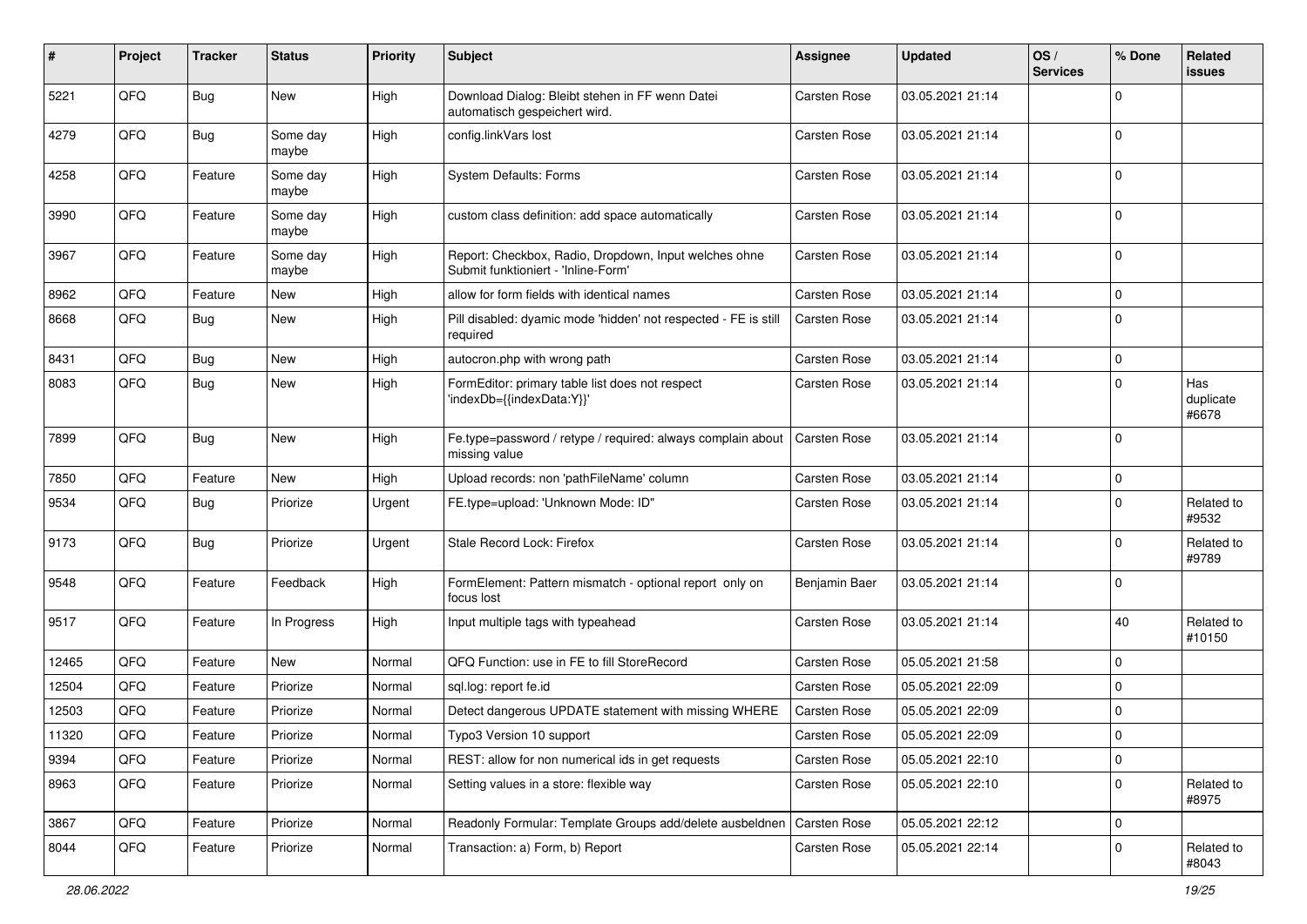| $\vert$ # | Project | <b>Tracker</b> | <b>Status</b> | <b>Priority</b> | <b>Subject</b>                                                                                                 | <b>Assignee</b>     | <b>Updated</b>   | OS/<br><b>Services</b> | % Done      | Related<br><b>issues</b>                                               |
|-----------|---------|----------------|---------------|-----------------|----------------------------------------------------------------------------------------------------------------|---------------------|------------------|------------------------|-------------|------------------------------------------------------------------------|
| 9668      | QFQ     | Feature        | Priorize      | Normal          | Form.mode: rename 'hidden' to 'hide'                                                                           | <b>Carsten Rose</b> | 05.05.2021 22:14 |                        | $\Omega$    | Related to<br>#6437                                                    |
| 12439     | QFQ     | Feature        | In Progress   | Normal          | TinyMCE Paste from Word & Character Count/Limit                                                                | Carsten Rose        | 05.05.2021 22:15 |                        | $\mathbf 0$ |                                                                        |
| 12412     | QFQ     | Feature        | New           | Normal          | Action/Escape qualifier 'e' (empty), '0': if given, an empty<br>string (or '0') will be treated as 'not found' | Carsten Rose        | 08.05.2021 09:40 |                        | $\Omega$    | Related to<br>#12413,<br>Related to<br>#10012                          |
| 10011     | QFQ     | Feature        | Priorize      | Normal          | Offer new STORE_TYPO3 Variable 'beUser', 'beEmail'                                                             | <b>Carsten Rose</b> | 08.05.2021 09:51 |                        | $\Omega$    | Related to<br>#10012,<br>Related to<br>#12511                          |
| 10012     | QFQ     | Feature        | Priorize      | Normal          | redirectAllMailTo: {{beEmail:T}}                                                                               | <b>Carsten Rose</b> | 08.05.2021 09:54 |                        | $\Omega$    | Related to<br>#12412,<br>Related to<br>#12413,<br>Related to<br>#10011 |
| 9221      | QFQ     | Feature        | New           | Normal          | typeAhead: Zeichenlimite ausschalten                                                                           | <b>Carsten Rose</b> | 08.05.2021 17:06 |                        | $\mathbf 0$ |                                                                        |
| 11893     | QFQ     | Feature        | New           | High            | Broken SIP: a) only report one time, b) only report in main<br>column                                          | Carsten Rose        | 12.05.2021 12:13 |                        | $\Omega$    | Related to<br>#12532,<br>Related to<br>#14187                          |
| 12632     | QFQ     | Feature        | New           | Normal          | TinyMCE: Prepare CSS classes for images                                                                        | Carsten Rose        | 04.06.2021 14:35 |                        | 100         | Blocked by<br>#12186                                                   |
| 9531      | QFQ     | Bug            | New           | High            | FE File: Dynamic Update / modeSql / required detected even<br>it not set                                       | Carsten Rose        | 11.06.2021 20:32 |                        | $\Omega$    | Related to<br>#12398                                                   |
| 7890      | QFQ     | <b>Bug</b>     | New           | Normal          | FormElement 'required': extraButtonInfo not aligned                                                            | Carsten Rose        | 11.06.2021 21:17 |                        | $\mathbf 0$ | Related to<br>#11517                                                   |
| 9346      | QFQ     | Feature        | Priorize      | Normal          | beforeSave: check if an upload is given                                                                        | <b>Carsten Rose</b> | 11.06.2021 21:18 |                        | $\mathbf 0$ |                                                                        |
| 9348      | QFQ     | Feature        | New           | Normal          | defaultThumbnailSize: pre render thumbnails                                                                    | <b>Carsten Rose</b> | 12.06.2021 09:05 |                        | $\mathbf 0$ |                                                                        |
| 6723      | QFQ     | Feature        | New           | Normal          | Report QFQ Installation and Version                                                                            | Carsten Rose        | 12.06.2021 09:07 |                        | $\mathbf 0$ |                                                                        |
| 6261      | QFQ     | Feature        | New           | Normal          | Persistent SIP                                                                                                 | Carsten Rose        | 12.06.2021 09:07 |                        | $\Omega$    | Related to<br>#10819                                                   |
| 11460     | QFQ     | Feature        | New           | Normal          | Easier creation of changelog: gitchangelog                                                                     | Carsten Rose        | 12.06.2021 10:20 |                        | l 0         | Related to<br>#13467                                                   |
| 9347      | QFG     | <b>Bug</b>     | New           | High            | FE.type=upload with dynamic show/hidden: required not<br>detected                                              | Carsten Rose        | 12.06.2021 10:40 |                        | $\Omega$    | Related to<br>#5305,<br>Related to<br>#12398                           |
| 9121      | QFG     | <b>Bug</b>     | Priorize      | High            | sip links have r and __dbIndexData set                                                                         | Carsten Rose        | 12.06.2021 10:41 |                        | l 0         |                                                                        |
| 12679     | QFQ     | Feature        | New           | Normal          | tablesorter: custom column width                                                                               | Carsten Rose        | 16.06.2021 11:10 |                        | 0           |                                                                        |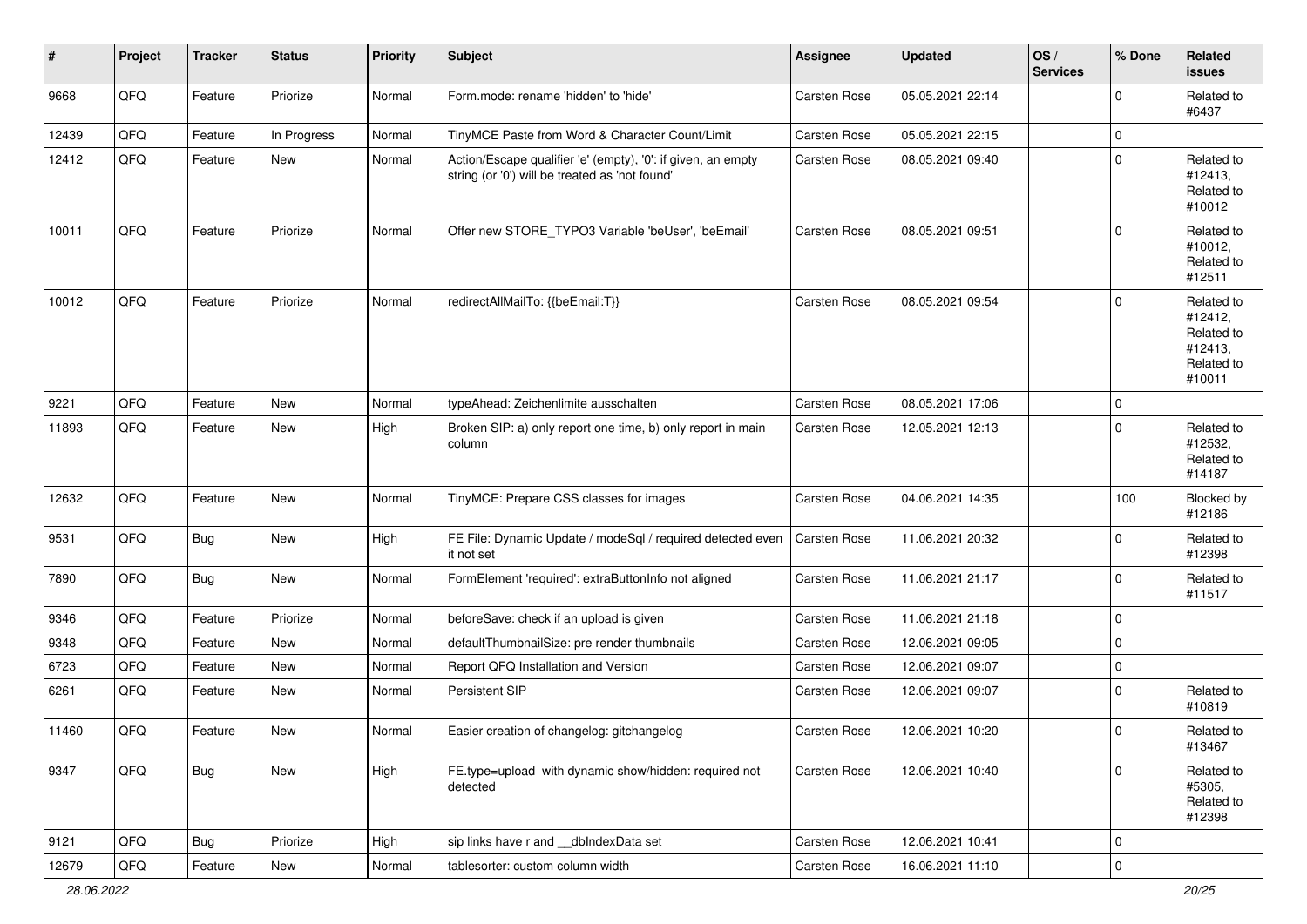| #     | Project | <b>Tracker</b> | <b>Status</b>     | <b>Priority</b> | <b>Subject</b>                                                          | Assignee            | <b>Updated</b>   | OS/<br><b>Services</b> | % Done      | Related<br>issues                             |
|-------|---------|----------------|-------------------|-----------------|-------------------------------------------------------------------------|---------------------|------------------|------------------------|-------------|-----------------------------------------------|
| 5305  | QFQ     | <b>Bug</b>     | <b>New</b>        | Normal          | Upload FormElement: nicht disabled by readonly Form                     | <b>Carsten Rose</b> | 16.06.2021 13:43 |                        | $\Omega$    | Related to<br>#9347,<br>Related to<br>#9834   |
| 8204  | QFQ     | Feature        | Priorize          | High            | Position 'required mark'                                                | Carsten Rose        | 16.06.2021 13:44 |                        | 0 I         |                                               |
| 9669  | QFQ     | Bug            | Some day<br>maybe | Normal          | Checkbox / Template Group: radio/checkbox visible broken<br>after 'add' | Carsten Rose        | 16.06.2021 13:47 |                        | $\Omega$    | Related to<br>#8091                           |
| 4445  | QFQ     | Feature        | Some day<br>maybe | Normal          | template group: Option to simulate fieldset                             |                     | 28.06.2021 14:11 |                        | 0           |                                               |
| 10661 | QFQ     | <b>Bug</b>     | In Progress       | Normal          | Typo3 Warnungen                                                         | Carsten Rose        | 07.09.2021 13:23 |                        | $\Omega$    | Related to<br>#12440                          |
| 10793 | QFQ     | Feature        | In Progress       | Normal          | <b>Update NPM Packages</b>                                              | <b>Carsten Rose</b> | 07.09.2021 13:25 |                        | 30          |                                               |
| 11980 | QFQ     | Feature        | In Progress       | Normal          | protected verzeichnis MUSS geschützt werden                             | Carsten Rose        | 07.09.2021 13:30 |                        | $\Omega$    |                                               |
| 12325 | QFQ     | Bug            | Priorize          | Normal          | MultiDB form.dblndex not working for report syntax                      | Carsten Rose        | 07.09.2021 13:37 |                        | $\Omega$    | Related to<br>#12145,<br>Related to<br>#12314 |
| 11036 | QFQ     | Feature        | Some day<br>maybe | Normal          | inline report editor permissions                                        | Carsten Rose        | 16.09.2021 15:09 |                        | $\Omega$    | Related to<br>#11323                          |
| 10745 | QFQ     | Feature        | Some day<br>maybe | Normal          | <b>Tablesorter Excel Export</b>                                         | Carsten Rose        | 16.09.2021 15:09 |                        | 0           |                                               |
| 10116 | QFQ     | Feature        | Some day<br>maybe | Normal          | TypeAhead: Tag - show inside 'input' element                            | Carsten Rose        | 16.09.2021 15:09 |                        | $\Omega$    |                                               |
| 7453  | QFQ     | Feature        | Some day<br>maybe | Normal          | import / export forms QFQ                                               | Carsten Rose        | 16.09.2021 15:10 |                        | $\Omega$    |                                               |
| 7452  | QFQ     | Feature        | Some day<br>maybe | Normal          | automate deployment new QFQ version                                     | <b>Carsten Rose</b> | 16.09.2021 15:10 |                        | 0 I         |                                               |
| 7456  | QFQ     | <b>Bug</b>     | Some day<br>maybe | Low             | Todos in Code: solve or make ticket                                     | Carsten Rose        | 16.09.2021 15:10 |                        | $\mathbf 0$ |                                               |
| 10095 | QFQ     | Feature        | Some day<br>maybe | Normal          | Generic Gitlab Integration into QFQ                                     | Carsten Rose        | 16.09.2021 15:10 |                        | 0 I         |                                               |
| 8586  | QFQ     | Feature        | Some day<br>maybe | Normal          | QFQ: Enhance Error message for 'record not found'                       | <b>Carsten Rose</b> | 16.09.2021 15:10 |                        | $\Omega$    |                                               |
| 8520  | QFQ     | Feature        | Some day<br>maybe | Normal          | Bring QFQ to Composer                                                   | <b>Carsten Rose</b> | 16.09.2021 15:10 |                        | $\Omega$    |                                               |
| 8101  | QFQ     | Feature        | Some day<br>maybe | Normal          | Password hash: support further hashing methods                          | Carsten Rose        | 16.09.2021 15:10 |                        | $\Omega$    |                                               |
| 12315 | QFQ     | Feature        | Some day<br>maybe | Normal          | Form History (Diffs) / Backups                                          | Carsten Rose        | 16.09.2021 15:10 |                        | $\Omega$    |                                               |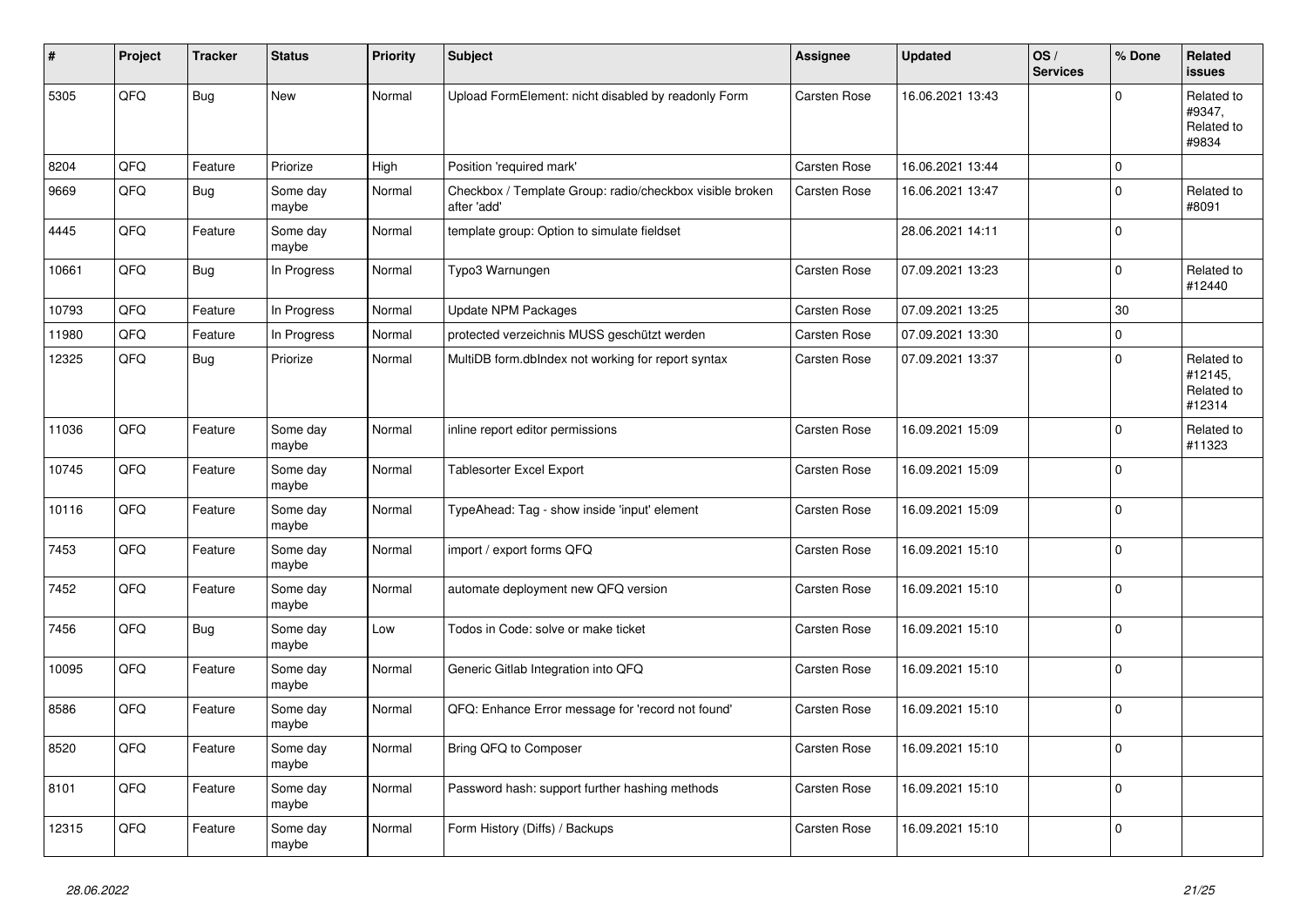| $\vert$ # | Project | <b>Tracker</b> | <b>Status</b>     | <b>Priority</b> | <b>Subject</b>                                                                                           | Assignee            | <b>Updated</b>   | OS/<br><b>Services</b> | % Done         | Related<br>issues                                                       |
|-----------|---------|----------------|-------------------|-----------------|----------------------------------------------------------------------------------------------------------|---------------------|------------------|------------------------|----------------|-------------------------------------------------------------------------|
| 11323     | QFQ     | Feature        | Some day<br>maybe | Normal          | Report Frontend Editor Modal + Codemirror                                                                | <b>Carsten Rose</b> | 16.09.2021 15:10 |                        | $\Omega$       | Related to<br>#11036                                                    |
| 11322     | QFQ     | Feature        | Some day<br>maybe | Normal          | Form Element JSON - (multiline parameter field)                                                          | <b>Carsten Rose</b> | 16.09.2021 15:10 |                        | $\Omega$       |                                                                         |
| 11217     | QFQ     | Feature        | Some day<br>maybe | Normal          | <b>Extend Script Functionality</b>                                                                       | <b>Carsten Rose</b> | 16.09.2021 15:10 |                        | 0              |                                                                         |
| 10716     | QFQ     | Feature        | Some day<br>maybe | Normal          | Business Logic mit Externen Skripten                                                                     | <b>Carsten Rose</b> | 16.09.2021 15:10 |                        | $\Omega$       | Related to<br>#10713,<br>Related to<br>#8217                            |
| 12337     | QFQ     | Feature        | Some day<br>maybe | Normal          | Database.php: better caching                                                                             | <b>Carsten Rose</b> | 16.09.2021 15:10 |                        | $\Omega$       |                                                                         |
| 9013      | QFQ     | <b>Bug</b>     | <b>New</b>        | Normal          | Error in Twig template not handled                                                                       | <b>Carsten Rose</b> | 20.10.2021 13:43 |                        | $\mathbf 0$    |                                                                         |
| 13330     | QFQ     | Feature        | In Progress       | Normal          | Multi Form: Upload                                                                                       | Carsten Rose        | 07.11.2021 12:40 |                        | 50             | Related to<br>#9706                                                     |
| 13354     | QFQ     | Feature        | <b>New</b>        | Normal          | Using Websocket in QFQ                                                                                   | Carsten Rose        | 10.11.2021 15:47 |                        | $\mathbf 0$    |                                                                         |
| 8082      | QFQ     | Feature        | Priorize          | High            | Contact form without saving record                                                                       | Carsten Rose        | 07.12.2021 15:20 |                        | $\Omega$       | Related to<br>#8587,<br><b>Blocks</b><br>#11850                         |
| 11702     | QFQ     | Feature        | New               | Normal          | HTML Special Char makes no sense for 'allbut' if '&' is<br>forbidden                                     | <b>Carsten Rose</b> | 07.12.2021 16:35 |                        | $\Omega$       | Related to<br>#5112,<br>Related to<br>#14320                            |
| 9834      | QFQ     | <b>Bug</b>     | Priorize          | Normal          | Input elements with tag 'disabled' are missing on<br>form-submit: server option 'processReadOnly' broken | <b>Carsten Rose</b> | 07.12.2021 16:43 |                        | $\mathbf 0$    | Related to<br>#9691,<br>Related to<br>#5305, Has<br>duplicate<br>#12331 |
| 10114     | QFQ     | Feature        | <b>New</b>        | High            | Symbol (Link): 'G:' (Glyphicon) replaced by 'i:' (icon)                                                  |                     | 07.12.2021 17:19 |                        | $\overline{0}$ | Related to<br>#3797,<br>Related to<br>#4194                             |
| 12186     | QFQ     | Feature        | New               | High            | TinyMCE Config für Objekte                                                                               | <b>Carsten Rose</b> | 07.12.2021 17:19 |                        | $\Omega$       | <b>Blocks</b><br>#12632                                                 |
| 6116      | QFQ     | <b>Bug</b>     | Priorize          | High            | value of checkbox not saved                                                                              | <b>Carsten Rose</b> | 07.12.2021 17:19 |                        | $\Omega$       |                                                                         |
| 12974     | QFQ     | <b>Bug</b>     | New               | High            | Sanitize Queries in Action-Elements                                                                      | <b>Carsten Rose</b> | 07.12.2021 17:19 |                        | $\Omega$       |                                                                         |
| 12670     | QFQ     | <b>Bug</b>     | New               | High            | Dropdown-Menu classes können nicht mehr angegeben<br>werden                                              | Carsten Rose        | 07.12.2021 17:19 |                        | $\Omega$       |                                                                         |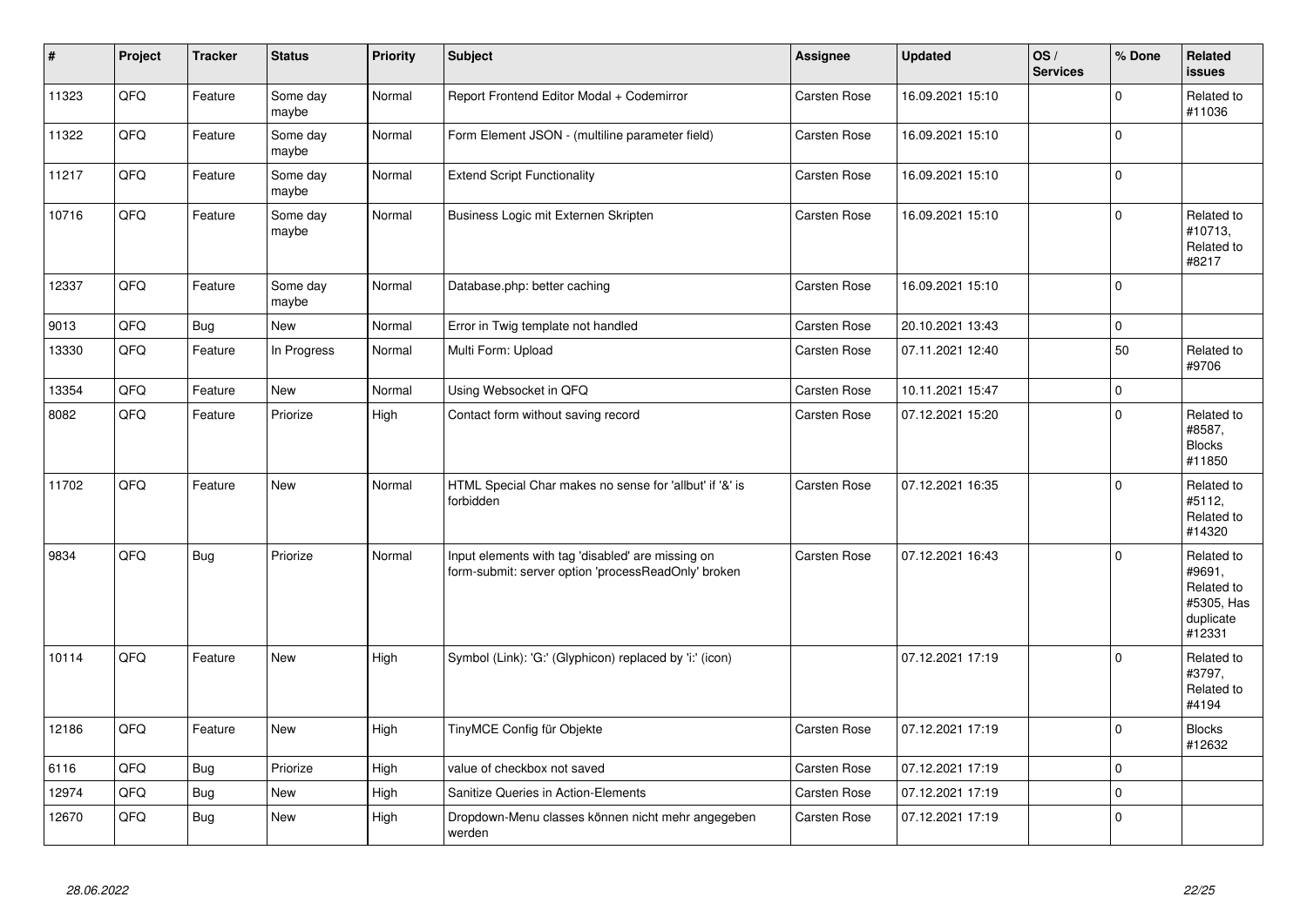| #     | Project | <b>Tracker</b> | <b>Status</b>              | <b>Priority</b> | <b>Subject</b>                                                                                                                        | Assignee            | <b>Updated</b>   | OS/<br><b>Services</b> | % Done      | Related<br><b>issues</b>                                             |
|-------|---------|----------------|----------------------------|-----------------|---------------------------------------------------------------------------------------------------------------------------------------|---------------------|------------------|------------------------|-------------|----------------------------------------------------------------------|
| 12532 | QFQ     | Feature        | <b>New</b>                 | High            | SIP-Parameter bei Seitenaufruf in Browser-Console anzeigen                                                                            | Carsten Rose        | 07.12.2021 17:19 |                        | $\Omega$    | Related to<br>#11893,<br>Related to<br>#14187                        |
| 12513 | QFQ     | <b>Bug</b>     | <b>New</b>                 | High            | Implement server side check of maxlength                                                                                              | Carsten Rose        | 07.12.2021 17:19 |                        | $\Omega$    |                                                                      |
| 12545 | QFQ     | <b>Bug</b>     | New                        | Urgent          | sql.log not created / updated                                                                                                         | Carsten Rose        | 14.12.2021 16:02 |                        | $\Omega$    |                                                                      |
| 12702 | QFQ     | Bug            | <b>New</b>                 | High            | templateGroup: broken in multiDb Setup                                                                                                | Carsten Rose        | 14.12.2021 16:02 |                        | $\Omega$    |                                                                      |
| 12544 | QFQ     | Feature        | New                        | High            | a) ' AS _link' new also as ' AS _format', b) sortierung via<br>'display: none;', c) ' format' benoeitgt nicht zwingend<br>u/U/p/m/z/d | <b>Carsten Rose</b> | 14.12.2021 16:03 |                        | $\Omega$    |                                                                      |
| 12463 | QFQ     | Bug            | ToDo                       | High            | QFQ Function: 'function' and 'sql' on same level - output of<br>sal is shown two times.                                               | <b>Carsten Rose</b> | 15.12.2021 16:31 |                        | $\Omega$    |                                                                      |
| 13566 | QFQ     | Feature        | Ready to sync<br>(develop) | Normal          | Delete config-example.gfg.php file                                                                                                    | Carsten Rose        | 23.12.2021 09:25 |                        | $\Omega$    |                                                                      |
| 12327 | QFQ     | <b>Bug</b>     | <b>New</b>                 | Normal          | Copy to clipboard: Glyphicon can not be changed                                                                                       | Carsten Rose        | 27.12.2021 17:59 |                        | $\mathbf 0$ |                                                                      |
| 9135  | QFQ     | Feature        | Priorize                   | Normal          | Progress Bar generic / replace old hourglass download<br>popup                                                                        | Benjamin Baer       | 03.01.2022 07:43 |                        | $\mathbf 0$ |                                                                      |
| 7965  | QFQ     | Feature        | Priorize                   | Normal          | Input type 'text' with visual format - currency                                                                                       | Benjamin Baer       | 03.01.2022 07:45 |                        | $\mathbf 0$ |                                                                      |
| 4457  | QFQ     | <b>Bug</b>     | Priorize                   | Normal          | typeahead: pressing return to select an item, saves the form<br>and closes the form.                                                  | Benjamin Baer       | 03.01.2022 08:01 |                        | $\Omega$    | Related to<br>#4398                                                  |
| 6566  | QFQ     | Bug            | Priorize                   | Normal          | Link Function 'delete': provided parameter missing on page<br>reload                                                                  | Benjamin Baer       | 03.01.2022 08:08 |                        | $\mathbf 0$ |                                                                      |
| 2665  | QFQ     | <b>Bug</b>     | Priorize                   | Normal          | Dynamic Update funktioniert nicht, wenn beim<br>entsprechenden FormElement eine size angegeben ist.                                   | Benjamin Baer       | 03.01.2022 08:12 |                        | 30          |                                                                      |
| 6870  | QFQ     | Feature        | Priorize                   | Normal          | Click on '_link' triggers an API call                                                                                                 | Benjamin Baer       | 03.01.2022 08:25 |                        | $\mathbf 0$ |                                                                      |
| 12476 | QFQ     | Feature        | <b>New</b>                 | Normal          | clearMe: a) should trigger 'dirty', b) sticky on textarea resize                                                                      | Benjamin Baer       | 04.01.2022 08:40 |                        | $\Omega$    | Related to<br>#9528                                                  |
| 9789  | QFQ     | Bug            | In Progress                | High            | Record Lock: release to early on 'leave page'                                                                                         | <b>Carsten Rose</b> | 10.01.2022 09:25 |                        | 100         | Related to<br>#10081,<br>Related to<br>#9173,<br>Related to<br>#8702 |
| 13659 | QFQ     | Bug            | <b>New</b>                 | Normal          | wrong sanitize class applied to R-store                                                                                               | Carsten Rose        | 15.01.2022 14:23 |                        | $\mathbf 0$ |                                                                      |
| 13706 | QFQ     | <b>Bug</b>     | New                        | Normal          | Wrong CheckType in FieldElement LastStatus of Form Cron                                                                               | <b>Carsten Rose</b> | 21.01.2022 18:20 |                        | $\mathbf 0$ |                                                                      |
| 4413  | QFQ     | Feature        | <b>New</b>                 | Normal          | fieldset: show/hidden, modeSql, dynamicUpdate                                                                                         | Carsten Rose        | 09.02.2022 15:19 |                        | $\mathbf 0$ |                                                                      |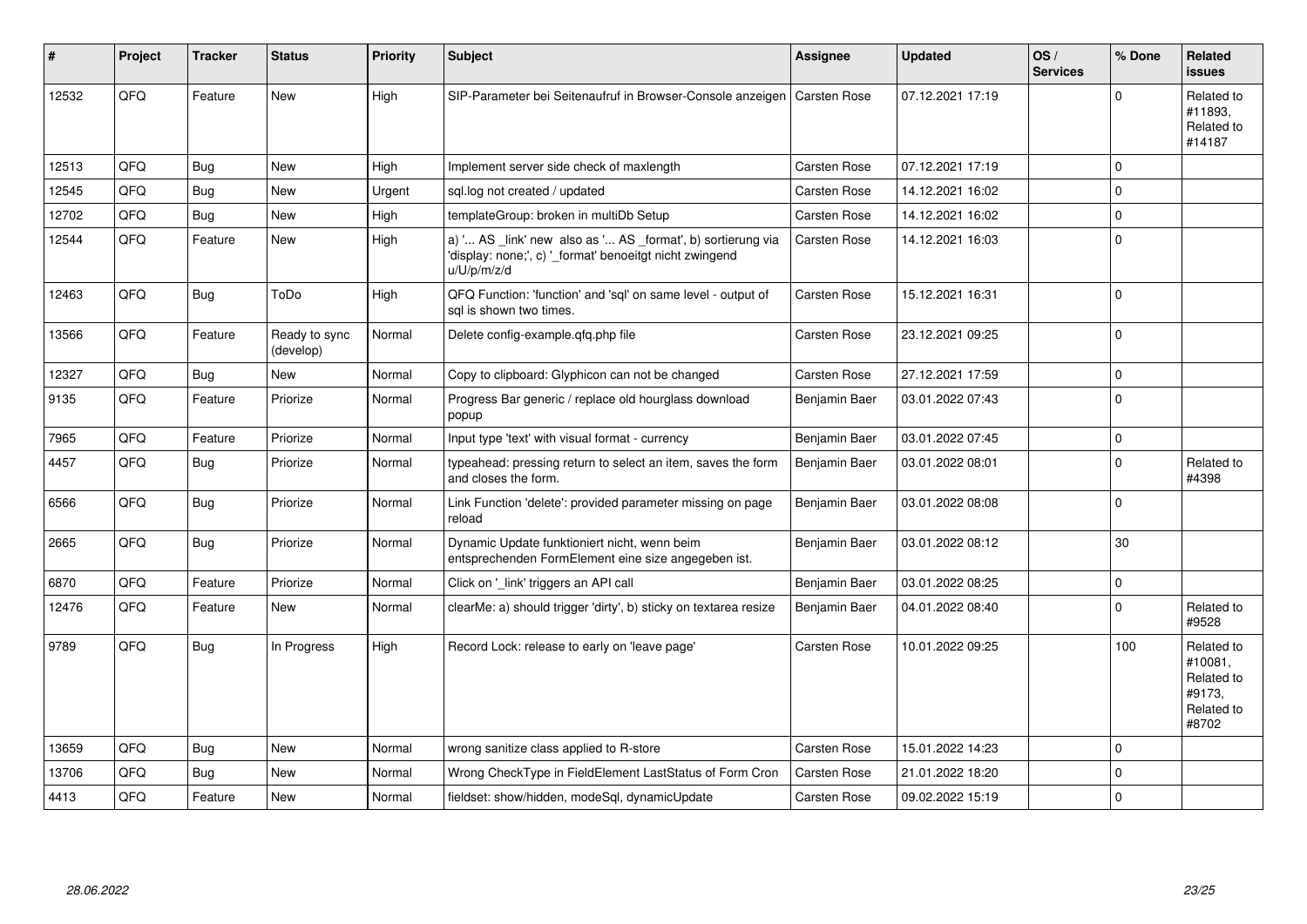| ∦     | Project | <b>Tracker</b> | <b>Status</b>     | <b>Priority</b> | <b>Subject</b>                                                                                                                                      | Assignee            | <b>Updated</b>   | OS/<br><b>Services</b> | % Done      | Related<br>issues                           |
|-------|---------|----------------|-------------------|-----------------|-----------------------------------------------------------------------------------------------------------------------------------------------------|---------------------|------------------|------------------------|-------------|---------------------------------------------|
| 5894  | QFQ     | Feature        | Feedback          | Normal          | Typeahead in Report: show/hide rows dynamically                                                                                                     | Carsten Rose        | 18.02.2022 08:50 |                        | $\Omega$    | Related to<br>#5893,<br>Related to<br>#5885 |
| 12395 | QFQ     | <b>Bug</b>     | ToDo              | High            | QFQ Function: Result two times shown                                                                                                                | <b>Carsten Rose</b> | 18.02.2022 08:59 |                        | $\mathbf 0$ |                                             |
| 5548  | QFQ     | Feature        | Some day<br>maybe | Normal          | 801 Textfiles/Scriptfiles als Thumbnail                                                                                                             | Carsten Rose        | 07.03.2022 16:26 |                        | 0           |                                             |
| 13843 | QFQ     | Feature        | New               | Normal          | Create JWT via QFQ                                                                                                                                  | <b>Carsten Rose</b> | 19.03.2022 17:42 |                        | $\mathbf 0$ |                                             |
| 13841 | QFQ     | Feature        | <b>New</b>        | Normal          | Create PDF via iText - evaluate                                                                                                                     | Carsten Rose        | 19.03.2022 17:42 |                        | $\mathbf 0$ |                                             |
| 13757 | QFQ     | Feature        | New               | High            | QR / Bar-Code Plugin                                                                                                                                | Enis Nuredini       | 19.03.2022 17:43 |                        | $\mathbf 0$ |                                             |
| 13700 | QFQ     | Feature        | New               | Normal          | Redesign qfq.io Seite                                                                                                                               | Carsten Rose        | 19.03.2022 17:43 |                        | $\mathbf 0$ |                                             |
| 13647 | QFQ     | Bug            | New               | Normal          | Autofocus funktioniert nicht auf Chrome                                                                                                             | Benjamin Baer       | 19.03.2022 17:44 |                        | $\mathbf 0$ |                                             |
| 13592 | QFQ     | Bug            | New               | Normal          | QFQ Build Queue: das vergeben von Tags klappt nicht. Es<br>werden keine Releases gebaut.                                                            | <b>Carsten Rose</b> | 19.03.2022 17:45 |                        | $\Omega$    |                                             |
| 13528 | QFQ     | <b>Bug</b>     | <b>New</b>        | Normal          | qfq.io > releases: es wird kein neues Release angelegt                                                                                              | Benjamin Baer       | 19.03.2022 17:46 |                        | $\mathbf 0$ |                                             |
| 13467 | QFQ     | Feature        | New               | Normal          | ChangeLog Generator                                                                                                                                 | <b>Carsten Rose</b> | 19.03.2022 17:46 |                        | 0           | Related to<br>#11460                        |
| 13460 | QFQ     | Bug            | New               | Normal          | Doc: Password set/reset  password should not processed<br>with 'html encode'                                                                        | <b>Carsten Rose</b> | 19.03.2022 17:46 |                        | $\Omega$    |                                             |
| 13332 | QFQ     | Bug            | New               | Normal          | Multi Form: Required Felder werden visuell nicht markiert.                                                                                          | Carsten Rose        | 19.03.2022 17:47 |                        | $\mathbf 0$ |                                             |
| 13331 | QFQ     | Bug            | <b>New</b>        | Normal          | Multi Form: Clear Icon misplaced                                                                                                                    | Carsten Rose        | 19.03.2022 17:47 |                        | $\mathbf 0$ |                                             |
| 12716 | QFQ     | Bug            | New               | Normal          | template group: Pattern only applied to first instance                                                                                              | Carsten Rose        | 19.03.2022 17:47 |                        | 0           |                                             |
| 12664 | QFQ     | Feature        | New               | Normal          | TinyMCE: report/remove malicous HTML/JS Code                                                                                                        | Carsten Rose        | 19.03.2022 17:47 |                        | $\mathbf 0$ | Related to<br>#14320                        |
| 12603 | QFQ     | Feature        | New               | Normal          | Dropdown (Select), Radio, checkbox:<br>itemListAlways={{!SELECT key, value}}                                                                        | Carsten Rose        | 19.03.2022 17:47 |                        | $\Omega$    |                                             |
| 12581 | QFQ     | Bug            | New               | Normal          | Form.forward=close: Record 'new' in new browser tab > save<br>(& close) >> Form is not reloaded with new created record id<br>and stays in mode=new | <b>Carsten Rose</b> | 19.03.2022 17:48 |                        | 0           |                                             |
| 12520 | QFQ     | Bug            | New               | Normal          | Switch FE User: still active even FE User session expired                                                                                           | <b>Carsten Rose</b> | 19.03.2022 17:48 |                        | $\mathbf 0$ |                                             |
| 12508 | QFQ     | <b>Bug</b>     | In Progress       | High            | qfq Form: sendMail                                                                                                                                  | Karin Niffeler      | 19.03.2022 17:48 |                        | $\mathbf 0$ |                                             |
| 12512 | QFQ     | <b>Bug</b>     | New               | Normal          | Some MySQL Installation can't use 'stored procedures'                                                                                               | Carsten Rose        | 19.03.2022 17:48 |                        | 0           |                                             |
| 12546 | QFQ     | <b>Bug</b>     | Feedback          | Normal          | Branch 'Development' - Unit Tests mit dirty workaround<br>angepasst                                                                                 | Carsten Rose        | 19.03.2022 17:48 |                        | 0           |                                             |
| 12556 | QFQ     | Feature        | New               | Normal          | Pills Title: colored = static or dynamic on allrequiredgiven                                                                                        | Benjamin Baer       | 19.03.2022 17:49 |                        | 0           |                                             |
| 12714 | QFQ     | <b>Bug</b>     | New               | Normal          | Conversion of GIF to PDF broken when GIF contains Alpha.                                                                                            | Carsten Rose        | 19.03.2022 17:49 |                        | 0           |                                             |
| 5366  | QFQ     | Feature        | Priorize          | Normal          | Saving with keyboard shortcuts                                                                                                                      | Benjamin Baer       | 21.03.2022 09:47 |                        | 0           |                                             |